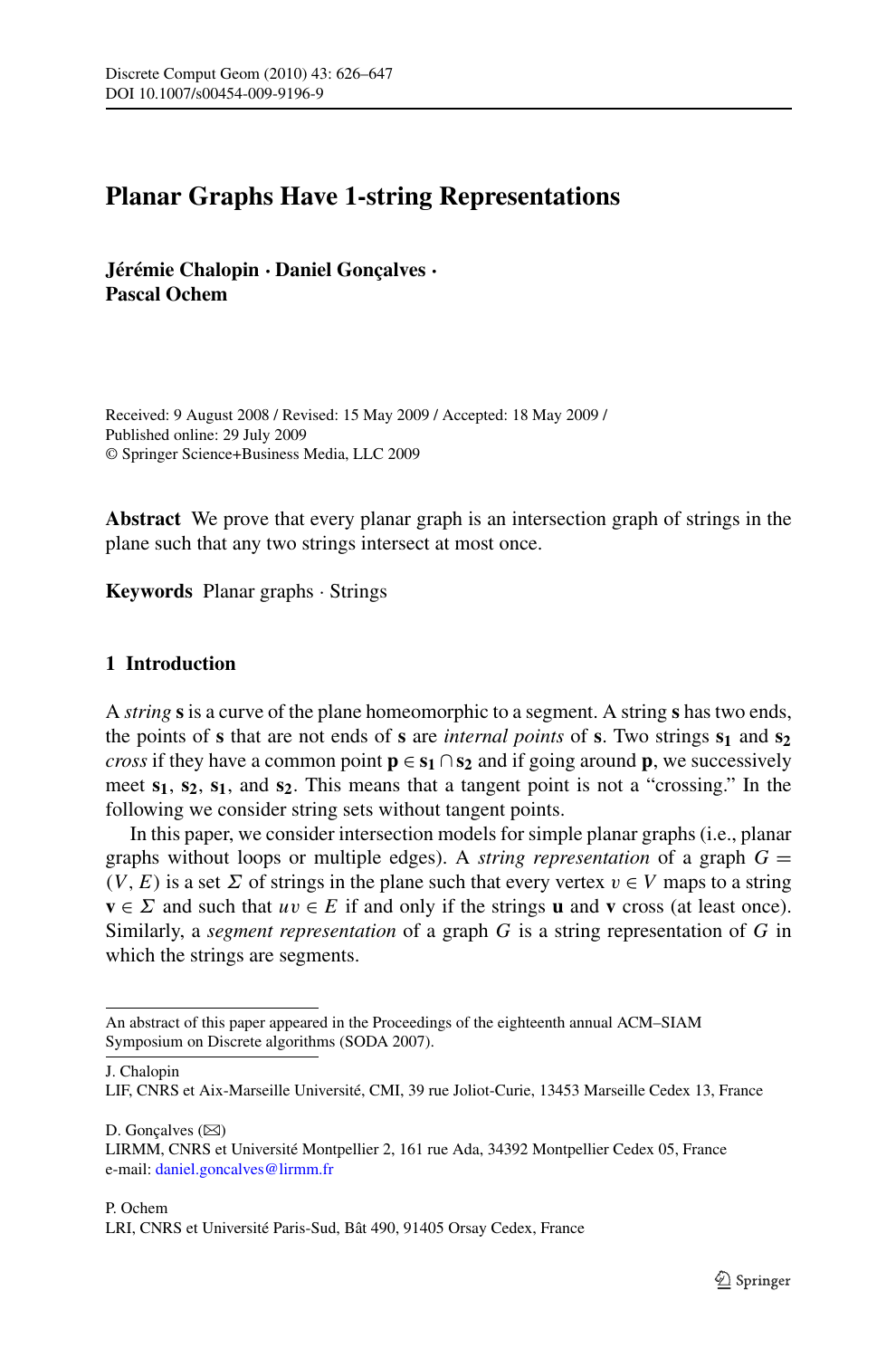#### **Theorem 1** [\[3](#page-21-0)] *Planar graphs have a string representation*.

In [\[9](#page-21-0)], Koebe proved that planar graphs are the contact graphs of disks in the plane. Note that in this model the curves bounding two adjacent disks are tangent. However by inflating these circles we obtain string representations for planar graphs. In his PhD thesis, Scheinerman [[10](#page-21-0)] conjectures a stronger result:

## **Conjecture 1** [[10\]](#page-21-0) *Planar graphs have a segment representation*.

Hartman et al. [[8\]](#page-21-0) and de Fraysseix et al. [\[4](#page-21-0)] proved Conjecture [1](#page-1-0) for bipartite planar graphs. Castro et al. [[1\]](#page-21-0) proved Conjecture [1](#page-1-0) for triangle-free planar graphs. Recently de Fraysseix and Ossona de Mendez [[6\]](#page-21-0) extended this to planar graphs that have a 4-coloring in which every induced cycle of length 4 uses at most three colors. Observe that, since parallel segments never cross, a set of parallel segments in a segment representation of a graph induces a stable set of vertices. The construction in [\[4](#page-21-0), [8\]](#page-21-0) (resp. [[1\]](#page-21-0)) has the nice property that there are only two (resp. three) possible slopes for the segments. So the construction induces a 2-coloring (resp. 3-coloring) of G. Note that Castro et al. do not prove the 3-colorability of triangle-free planar graphs, they use such coloring of the graphs (by Grötzsch's Theorem) in their construction. West [[11\]](#page-21-0) proposed a stronger version of Conjecture [1](#page-1-0) in which only four slopes are allowed, thus using the fact that these graphs are 4-colorable.

Notice that two segments cross at most one point, whereas in the construction of Theorem [1](#page-1-0), strings may cross twice. Let us define a *1-string representation* as a string representation in which any two strings cross at most once. Thus the following theorem is a step towards Conjecture [1](#page-1-0).

## **Theorem 2** *Planar graphs have a* 1*-string representation*.

Note that if we would allow and consider tangent points, this theorem would directly follow from Koebe's theorem. Theorem [2](#page-1-0) answers an open problem of de Fraysseix and Ossona de Mendez [[5\]](#page-21-0). In the same article they noticed that Theorem [2](#page-1-0) implies that any planar multigraph has a string representation such that the number of crossings between two strings equals the number of edges between the two corresponding vertices.

<span id="page-1-0"></span>In the next section we provide some definitions and prove that it is sufficient to prove this theorem for triangulations. Section [3](#page-4-0) is devoted to the study of string representations of 4-connected triangulations. In this section we use a decomposition technique of 4-connected triangulations that is inspired on Whitney's work [\[12](#page-21-0)] and that was recently used by the second author [\[7](#page-21-0)]. Then in Sect. [4](#page-18-0) we finally prove Theorem [2](#page-1-0) for all triangulations.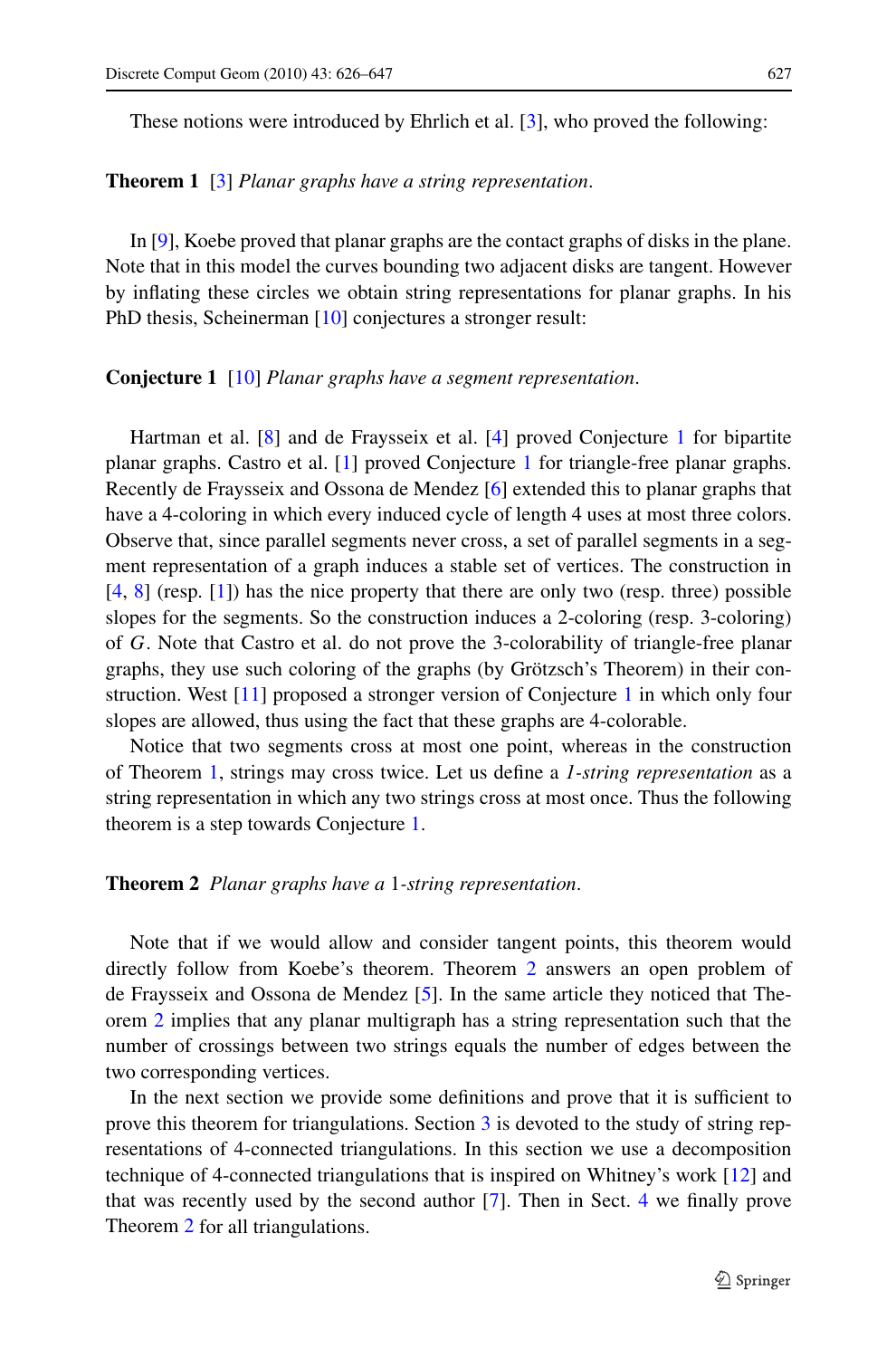## **2 Preliminaries**

# 2.1 Restriction to Triangulations

## **Lemma 1** *Every planar graph is an induced subgraph of some planar triangulation*.

*Proof* Let G be a planar graph embedded in the plane (i.e., a plane graph). The graph  $h(G)$  is obtained from G by adding in every face f of G a new vertex  $v_f$  adjacent to every vertex incident to f in G. Notice that  $h(G)$  is also a plane graph and that G is an induced subgraph of  $h(G)$ . Moreover,  $h(G)$  is connected,  $h(h(G))$  is 2-connected, and  $h(h(h(G)))$  is a triangulation.

Note that we have to apply the  $h$  operator several times: if a facial walk goes through the same vertex several times, since multiples edges are not allowed, we obtain a nontriangular face.

It is clear that a 1-string representation of a triangulation  $T$  induces a 1-string representation for any of its induced subgraphs. It is thus sufficient to prove Theorem [2](#page-1-0) for triangulations.

## 2.2 String Representations

In a plane graph G, the unbounded face of G is called the *outer-face* and every other face of G is an *inner-face* of G. An *outer-vertex* (resp. *outer-edge*) of G is a vertex (resp. edge) of G incident to the outer-face. The other vertices (resp. edges) of G are *inner-vertices* (resp. *inner-edges*). The set of outer-vertices (resp. outer-edges, inner-vertices, and inner-edges) of G is denoted by  $V_0(G)$  (resp.  $E_0(G)$ ,  $V_i(G)$ , and  $E_i(G)$ ). A *near-triangulation* is a plane graph in which all the inner-faces are triangles. An edge uv is a *chord* of some near-triangulation  $T$  if uv is an inner-edge linking two outer-vertices. From now on, we use the following notation: the strings corresponding to vertices of a graph G are denoted by bold letters, i.e., for any  $v \in V(G)$ , we denote its corresponding string by **v**. We need that in a 1-string representation of a plane graph G, each face of G corresponds to some topological region of the string representation.

**Definition 1** Let  $G = (V, E)$  be a plane graph with a 1-string representation  $\Sigma$ . Given a face *abc* of G, consider a triplet  $(a, b, c)$  of its incident vertices. An  $(a, b, c)$ *region* **abc** is a region of the plane homeomorphic to a disk such that (see Fig. [1\)](#page-3-0):

- For any vertex  $v \neq a$ , b, and c, we have **abc**  $\cap$  **v** =  $\emptyset$  (i.e., **abc** intersects only with **a**,**b**, **c**).
- **abc** $\cap$ **a** $\cap$ **b** =  $\emptyset$ , **abc** $\cap$ **b** $\cap$ **c** =  $\emptyset$ , and **abc** $\cap$ **c** $\cap$ **a** =  $\emptyset$  (i.e., **a**, **b**, **c** intersect outside **abc**).
- Both **abc** ∩ **b** and **abc** ∩ **c** are connected.
- The boundary of **abc** successively crosses (clockwise or anticlockwise) **a**, **a**, **b**, **b**, **c**, **a**, **c**.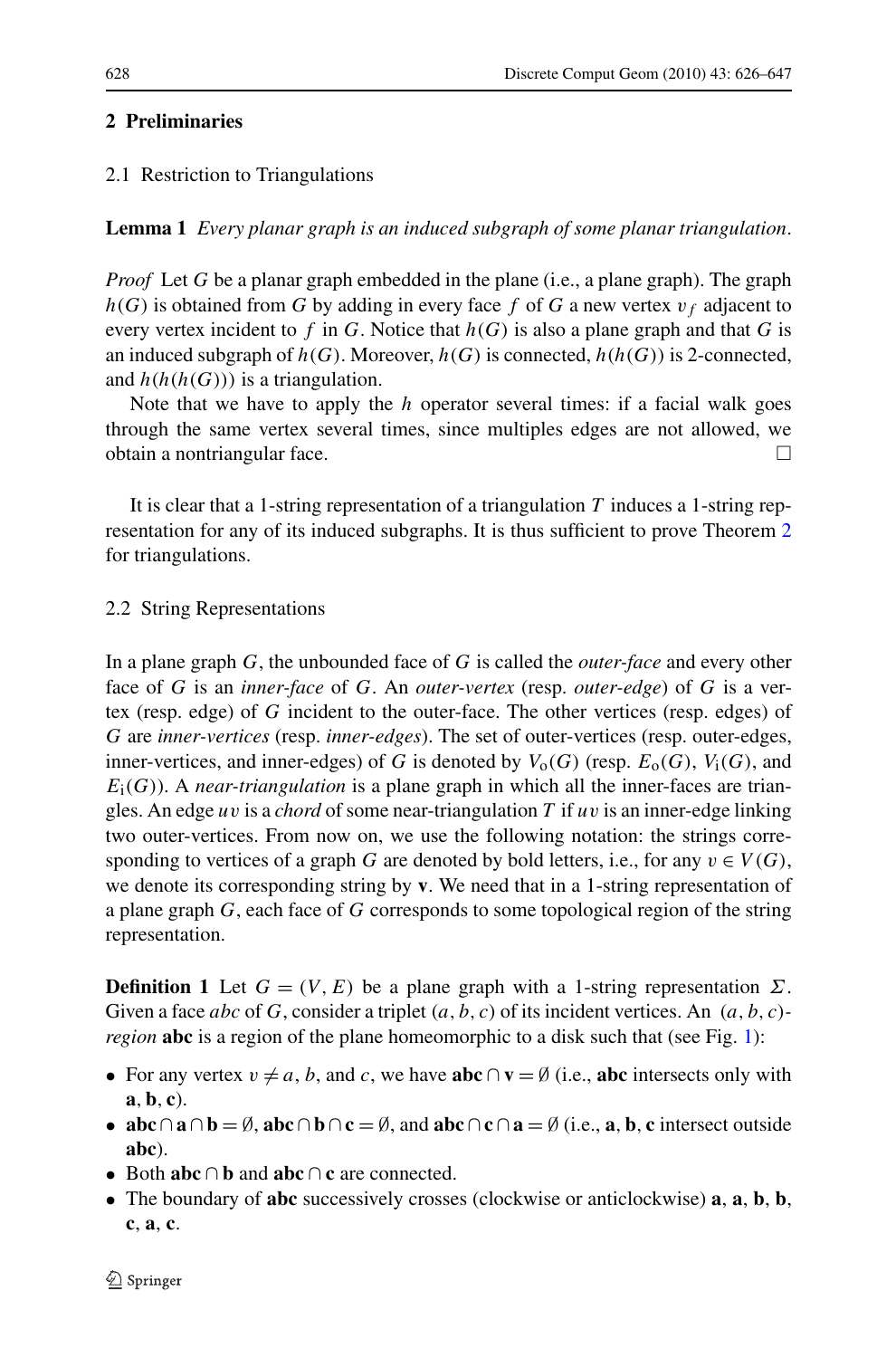#### **Fig. 1** An  $(a, b, c)$ -region **abc**



Note that according to this definition, **abc** ∩ **a** has two components, and one end of **a** is in **abc**. Note that the order in the triplet  $(a, b, c)$  matters: a region  $\tau$  of the plane cannot be an  $(a, b, c)$ -region and a  $(c, b, a)$ -region for example. A region **abc** of the plane is an  $\{a, b, c\}$ -region if it is either an  $(a, b, c)$ -region, an  $(a, c, b)$ -region, a  $(b, a, c)$ -region, a  $(b, c, a)$ -region, a  $(c, a, b)$ -region, or a  $(c, b, a)$ -region. When the vertices a, b, and c are not mentioned, we call such a region a *face-region*.

**Definition 2** A *strong 1-string representation* (S-representation, for short) of a neartriangulation T is a pair  $(\Sigma, R)$  such that:

- (1)  $\Sigma$  is a 1-string representation of T.
- (2) R is a set of disjoint face-regions such that for every inner-face abc of T, R contains an  $\{a, b, c\}$ -region.

A *partial strong 1-string representation* (PS-representation, for short) of a neartriangulation T is a triplet  $(\Sigma, R, F)$  in which  $F \subseteq E(T)$  and such that  $(\Sigma, R)$  is a strong 1-string representation of T without the crossings corresponding to the edges of  $F$ .

In a PS-representation ( $\Sigma$ , R, F) of T, note that  $\Sigma$  is a 1-string representation of  $T \setminus F$  and that each inner-face of T has a corresponding face-region in R.

2.3 Special Triangulations

In a near-triangulation T , a *separating 3-cycle* C is a cycle of length 3 such that some vertices of  $T$  lie inside  $C$ , whereas other vertices lie outside. It is well known that a triangulation is 4-connected if and only if it contains no separating 3-cycle. In [[12\]](#page-21-0), Whitney considered a special family of near-triangulations, it is why we call them W-triangulations.

**Definition 3** A *W-triangulation* is a 2-connected near-triangulation containing no separating 3-cycle.

<span id="page-3-0"></span>In particular, any 4-connected triangulation is a W-triangulation. Note that since a W-triangulation has no cut vertex, its outer-edges induce a cycle. The following lemma gives a sufficient condition for a subgraph of a W-triangulation T to be a W-triangulation.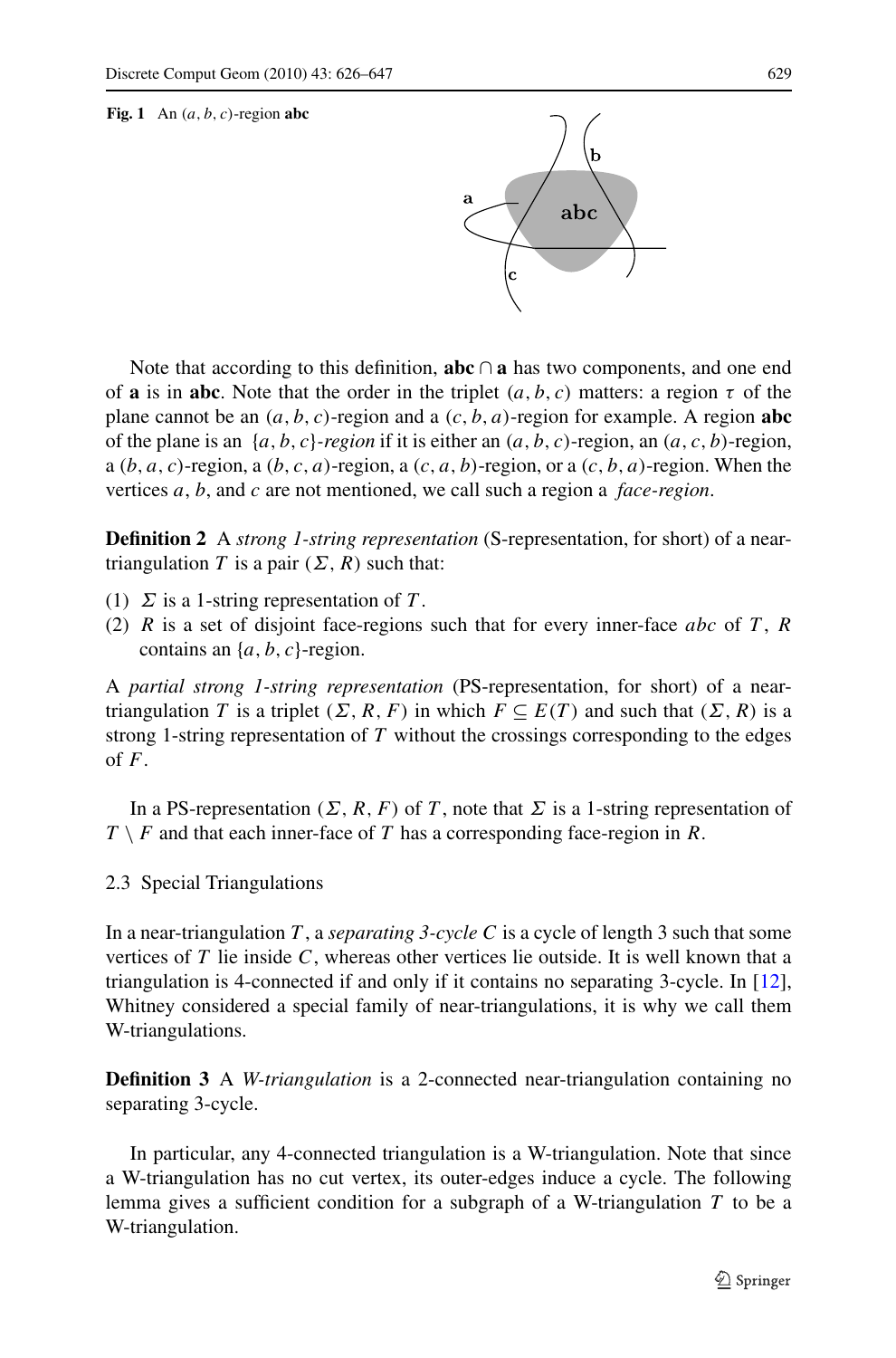**Fig. 2** 3-boundary of T



**Lemma 2** *Let* T *be a W-triangulation and consider a cycle* C *of* T . *The subgraph induced by the vertices lying on and inside* C *is a W-triangulation*.

*Proof* Consider the near-triangulation  $T'$  inside some cycle C of T. By definition, T has no separating 3-cycle, and consequently  $T'$  does not have any separating 3cycle. Since  $T'$  is clearly connected and has more than two vertices, we prove that it is 2-connected by showing that it does not contain any cut vertex.

Since the cycle C delimits the outer-face of T', any vertex  $v \in V(T')$  appears at most once on the outer face. Since the outerface appears at most once around  $v$ and since all its other incident faces are triangles,  $T'$  contains a path linking all the neighbors of v. This implies that  $T' \setminus v$  is connected, and thus T' has no cut vertex.  $\Box$ 

**Definition 4** A W-triangulation T is 3-bounded if the outer-boundary of T is the union of three paths  $(a_1, \ldots, a_p)$ ,  $(b_1, \ldots, b_q)$ , and  $(c_1, \ldots, c_r)$  that satisfy the following conditions (see Fig. [2\)](#page-4-0):

- $a_1 = c_r$ ,  $b_1 = a_p$ , and  $c_1 = b_q$ .
- the paths are nontrivial, i.e.,  $p \ge 2$ ,  $q \ge 2$ , and  $r \ge 2$ .
- there exists no chord  $a_i a_j$ ,  $b_i b_j$ , or  $c_i c_j$ .

Such a *3-boundary* of T will be denoted by  $(a_1, \ldots, a_p)$ – $(b_1, \ldots, b_q)$ – $(c_1, \ldots, c_r)$ .

In the following, we will use the order on the three paths and their directions, i.e.,  $(a_1, \ldots, a_p)$ – $(b_1, \ldots, b_q)$ – $(c_1, \ldots, c_r)$  will be different from  $(b_1, \ldots, b_q)$ –  $(c_1, \ldots, c_r)$ – $(a_1, \ldots, a_p)$  and  $(a_p, \ldots, a_1)$ – $(c_r, \ldots, c_1)$ – $(b_q, \ldots, b_1)$ .

## **3 Proof for 4-connected Triangulations**

The following property describes the shape of a PS-representation of a 3-bounded W-triangulation.

<span id="page-4-0"></span>**Property 1** *Consider a* 3*-bounded W-triangulation T with a* 3*-boundary*  $(a_1, \ldots, a_n)$  $a_p$ )– $(b_1, \ldots, b_q)$ – $(c_1, \ldots, c_r)$ . *The W-triangulation T has Property* 1 *if T has a PSrepresentation*  $(\Sigma, R, F)$  *contained inside a region*  $\tau$  *of the plane homeomorphic to the disk that satisfies the following properties* (*see Fig*. [3](#page-5-0)):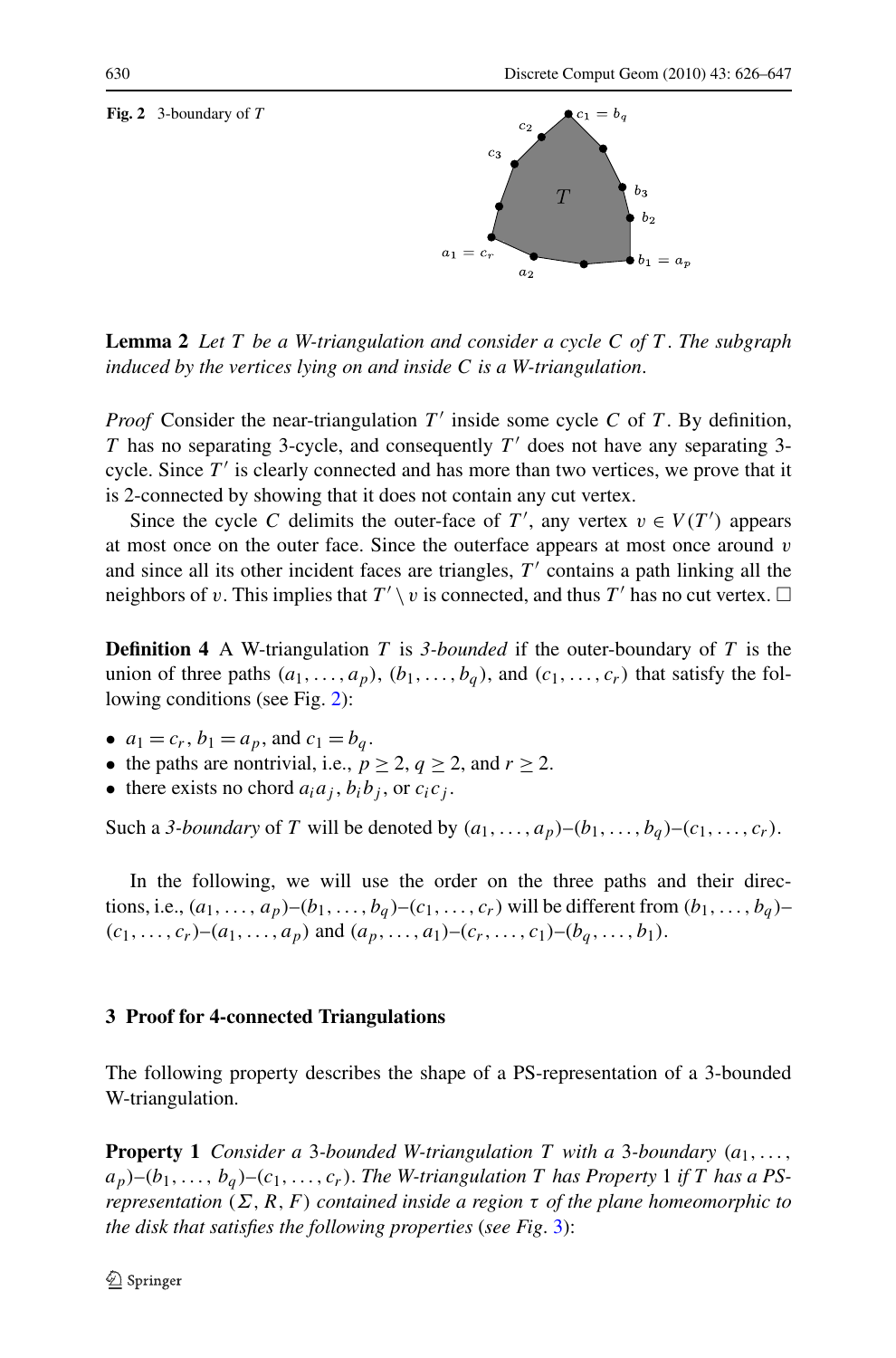**Fig. 3** Property [1](#page-4-0)



- (a)  $F = E_0(T) \setminus \{a_1 a_2\}$  (*i.e.*, *the missing crossings correspond to the outer edges,*  $except a<sub>1</sub>a<sub>2</sub>$ ).
- (b) *On the boundary of*  $\tau$ , *we successively have the ends of*  $\mathbf{a}_2, \mathbf{a}_3, \ldots, \mathbf{a}_n, \mathbf{b}_1, \ldots$  $$

If going clockwise (resp. anticlockwise) around the boundary of  $\tau$ , we cross the strings in the order described in (b), we say that the PS-representation is *clockwise* (resp. *anticlockwise*). Note that by an axial symmetry, one can obtain a clockwise PS-representation from an anticlockwise PS-representation, and vice versa. Observe that since  $a_p = b_1$ ,  $b_q = c_1$ , and  $c_r = a_1$ , both ends of  $\mathbf{b}_1$  and  $\mathbf{c}_1$  lie on the boundary of  $\tau$ , but it is not the case for  $\mathbf{a}_1$  or any other string (i.e., all the strings appearing on the boundary of  $\tau$  have an end inside  $\tau$  except  $\mathbf{b}_1$  and  $\mathbf{c}_1$ ).

Before proving that each 3-bounded W-triangulation has Property [1](#page-4-0), we give some definitions and we present Property [2](#page-6-0). Consider a 3-bounded W-triangulation  $T \neq K_3$ whose boundary is  $(a_1, \ldots, a_p)$ – $(b_1, \ldots, b_q)$ – $(c_1, \ldots, c_r)$  and such that T does not contain any chord  $a_i b_j$  or  $a_i c_j$ . Let  $D \subseteq V_i(T)$  be the set of inner-vertices of T that are adjacent to some vertex  $a_i$  with  $i > 1$  (the black vertices on the left of Fig. [4\)](#page-6-0). Since T has at least 4 vertices, no separating 3-cycle, and no chord  $a_i a_j$ ,  $a_i b_j$ , or  $a_i c_j$ , it follows that  $a_1$  and  $a_2$  (resp.  $b_1$  and  $b_2$ ) have exactly one common neighbor in  $V_i(T)$  that will be denoted a (resp.  $d_1$ ).

Since there is no chord  $a_i a_j$ ,  $a_i b_j$ , or  $a_i c_j$ , for each vertex  $a_i$  with  $i \in [2, p - 1]$ , all the neighbors of  $a_i$  (resp.  $a_p$ ) except  $a_{i-1}$  and  $a_{i+1}$  (resp.  $a_{p-1}$  and  $b_2$ ) are in D. Since for each  $i \in [2, p]$ , there is a path linking the neighbors of  $a_i$  in D and since the vertices  $a_i$  and  $a_{i+1}$  have a common neighbor in D, the set D induces a connected graph. Since *a* is in *D*, the set  $D \cup \{a_1\}$  also induces a connected graph.

**Definition 5** The *adjacent path* of T with respect to the 3-boundary  $(a_1, \ldots, a_p)$ –  $(b_1,\ldots,b_q)$ – $(c_1,\ldots,c_r)$  is the shortest path linking  $d_1$  and  $a_1$  in  $T[D\cup\{a_1\}]$  (the graph induced by  $D \cup \{a_1\}$ . This path will be denoted  $(d_1, d_2, \ldots, d_s, a_1)$ .

<span id="page-5-0"></span>**Observation 1** *There exists neither an edge*  $d_i d_j$  *with*  $2 \le i + 1 < j \le s$  *nor an edge*  $a_1d_i$  with  $1 \leq i < s$ . Otherwise,  $(d_1, d_2, \ldots, d_s, a_1)$  would not be the shortest path *between*  $d_1$  *and*  $a_1$ *.*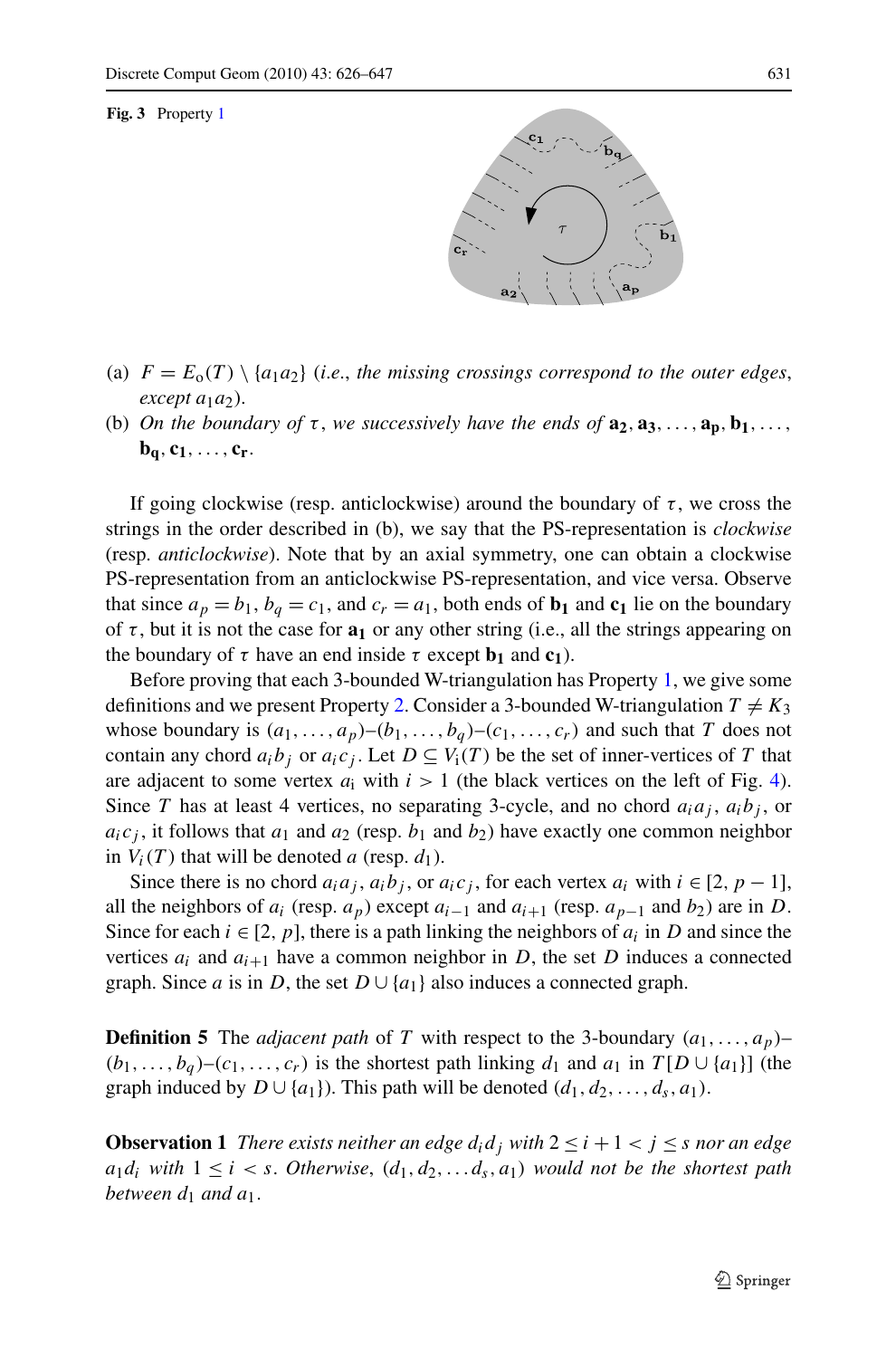

**Fig. 4** The adjacent path of T and the graph  $T_{d2}$ <sub>as</sub>

**Definition 6** For each edge  $d_x a_y \in E(T)$  with  $x \in [1, s]$  and  $y \in [2, p]$ , the graph  $T_{d_x a_y}$  is the graph lying inside the cycle  $C = (a_1, d_s, \ldots, d_x, a_y, \ldots, a_p, b_2, \ldots, b_n)$  $b_q, c_2, \ldots, c_r$ ) (see Fig. [4](#page-6-0)).

Note that since  $D \subseteq V_i(T)$ , C is a cycle, and by Lemma [2](#page-4-0),  $T_{d_x a_y}$  is a Wtriangulation. The following property describes the shape of a PS-representation of  $T_{d_{x}a_{y}}$ .

**Property 2** *Consider a* 3*-bounded W-triangulation T with* a 3*-boundary*  $(a_1, \ldots, a_n)$  $a_p$ )– $(b_1, \ldots, b_q)$ – $(c_1, \ldots, c_r)$  *that does not have any chord a<sub>i</sub>b<sub>i</sub> or*  $a_i c_j$ *, and let*  $(d_1, d_2, \ldots, d_s, a_1)$  *be its adjacent path. Consider an edge*  $d_x a_y \in E(T)$  *with*  $y > 1$ .

The W-triangulation  $T_{d_x a_y}$  has Property [2](#page-6-0) if  $T_{d_x a_y}$  has a PS-representation  $(\Sigma, R, F)$  satisfying the following properties (see Fig. [5\)](#page-7-0):

- (a)  $F = E<sub>0</sub>(G) \setminus \{d_x a_y\}.$
- (b) Every string  $\mathbf{v} \in \Sigma \setminus \{ \mathbf{d}_x, \mathbf{a}_y \}$  is contained in a region  $\tau$  of the plane homeomorphic to the disk. Furthermore,  $\mathbf{d}_{\mathbf{x}}$  and  $\mathbf{a}_{\mathbf{v}}$  have their ends in  $\tau$  (or on the boundary of  $\tau$ ), but they cross each other outside  $\tau$ .
- (c) Each face-region of R is contained inside  $\tau$ .
- (d) On the boundary of  $\tau$ , we successively have the ends of  $\mathbf{a}_v, \ldots, \mathbf{a}_p, \mathbf{b}_1, \ldots, \mathbf{b}_q$ , **c1**,..., **cr**,  $\mathbf{a}_1, \mathbf{d}_s, \ldots, \mathbf{d}_{x+1}$ , and then we successively have internal points of  $\mathbf{d}_x, \mathbf{a}_y, \mathbf{d}_x$ , and **ay**.

Here again, if going clockwise (resp. anticlockwise) around the boundary of  $\tau$ , we cross the strings in the order described in  $(d)$ , we say that the PS-representation is *clockwise* (resp. *anticlockwise*). In the proof of Theorem [2](#page-1-0), we only use Property [1](#page-4-0). However, in order to prove Property [1,](#page-4-0) we use Property [2.](#page-6-0) We prove these two properties by doing a "crossed" induction.

#### Proof of Properties [1](#page-4-0) and [2](#page-6-0)

<span id="page-6-0"></span>We prove, by induction on  $m \geq 3$ , that the following two statements hold: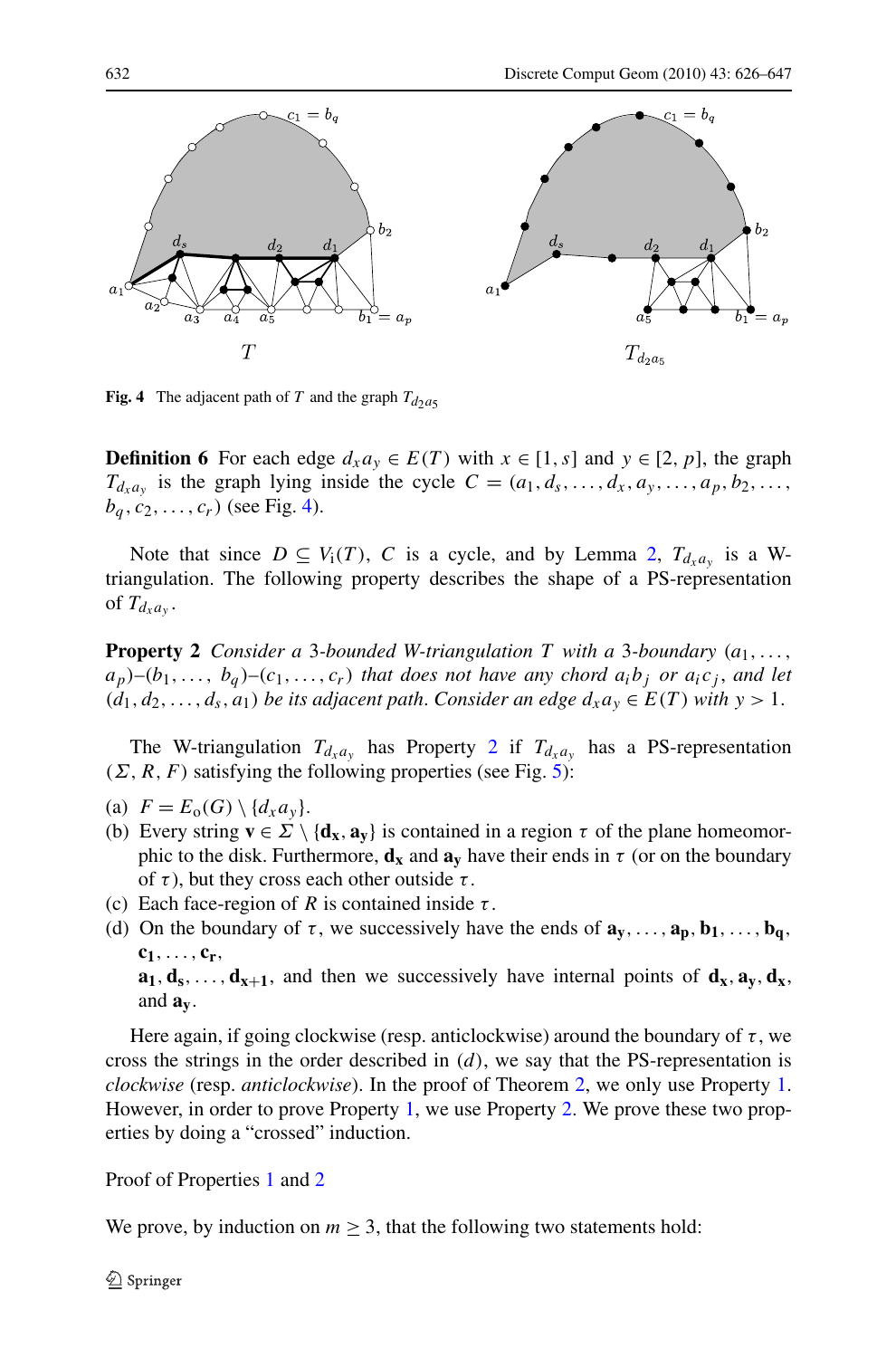#### **Fig. 5** Property [2](#page-6-0)





– Property [2](#page-6-0) holds if  $T_{d_x a_y}$  has at most *m* edges.

The initial case,  $m = 3$ , is easy to prove since there is only one W-triangulation having at most 3 edges,  $K_3$ . For Property [1](#page-4-0), we have to consider all the possible 3-boundaries of  $K_3$ . All these 3-boundaries are equivalent, so let  $V(K_3) = \{a, b, c\}$ and consider the 3-boundary  $(a, b)$ – $(b, c)$ – $(c, a)$ . In Fig. [6](#page-7-0) there is a PS-representation  $(\Sigma, R, F)$  of  $K_3$  with  $F = \{bc, ac\}$  that fulfills Property [1](#page-4-0). For Property [2,](#page-6-0) since a W-triangulation  $T_{d_x a_y}$  has at least 4 vertices,  $a_1, b_1, c_1$ , and  $d_1$ , we have  $T_{d_x a_y} \neq K_3$ , and there is no W-triangulation  $T_{d_x a_y}$  with at most 3 edges. So by vacuity, Property [2](#page-6-0) holds for  $T_{d_x a_y}$  with at most 3 edges.

The induction step applies to both Property [1](#page-4-0) and Property [2.](#page-6-0) This means that we prove Property [1](#page-4-0) (resp. Property [2](#page-6-0)) for the W-triangulations T (resp.  $T_{d_x a_y}$ ) with m edges using both Property [1](#page-4-0) and Property [2](#page-6-0) on W-triangulations with less than  $m$ edges. We first prove the induction for Property [1.](#page-4-0)

<span id="page-7-0"></span>*Case [1](#page-4-0): Proof of Property 1 for a W-triangulation*  $T$  *with*  $m$  *edges* Let  $(a_1, \ldots, a_n)$  $a_p$ )–( $b_1, \ldots, b_q$ )–( $c_1, \ldots, c_r$ ) be the 3-boundary of T considered. We distinguish different cases according to the existence of a chord  $a_i b_j$  or  $a_i c_j$  in T. We successively consider the case where there is a chord  $a_1b_i$  with  $1 < i < q$ , the case where there is a chord  $a_i b_j$  with  $1 < i < p$  and  $1 < j \le q$ , and the case where there is a chord  $a_i c_j$  with  $1 < i \leq p$  and  $1 < j < r$ . We then finish with the case where there is no chord  $a_i b_j$  with  $1 \le i \le p$  and  $1 \le j \le q$  (by the definition of 3-boundary, T has no chord  $a_1b_q$ ,  $a_ib_1$ , or  $a_pb_j$ ) and no chord  $a_ic_j$  with  $1 \le i \le p$  and  $1 \le j \le r$  (by the definition of 3-boundary, T has no chord  $a_p c_1$ ,  $a_i c_r$ , or  $a_1 c_i$ ).

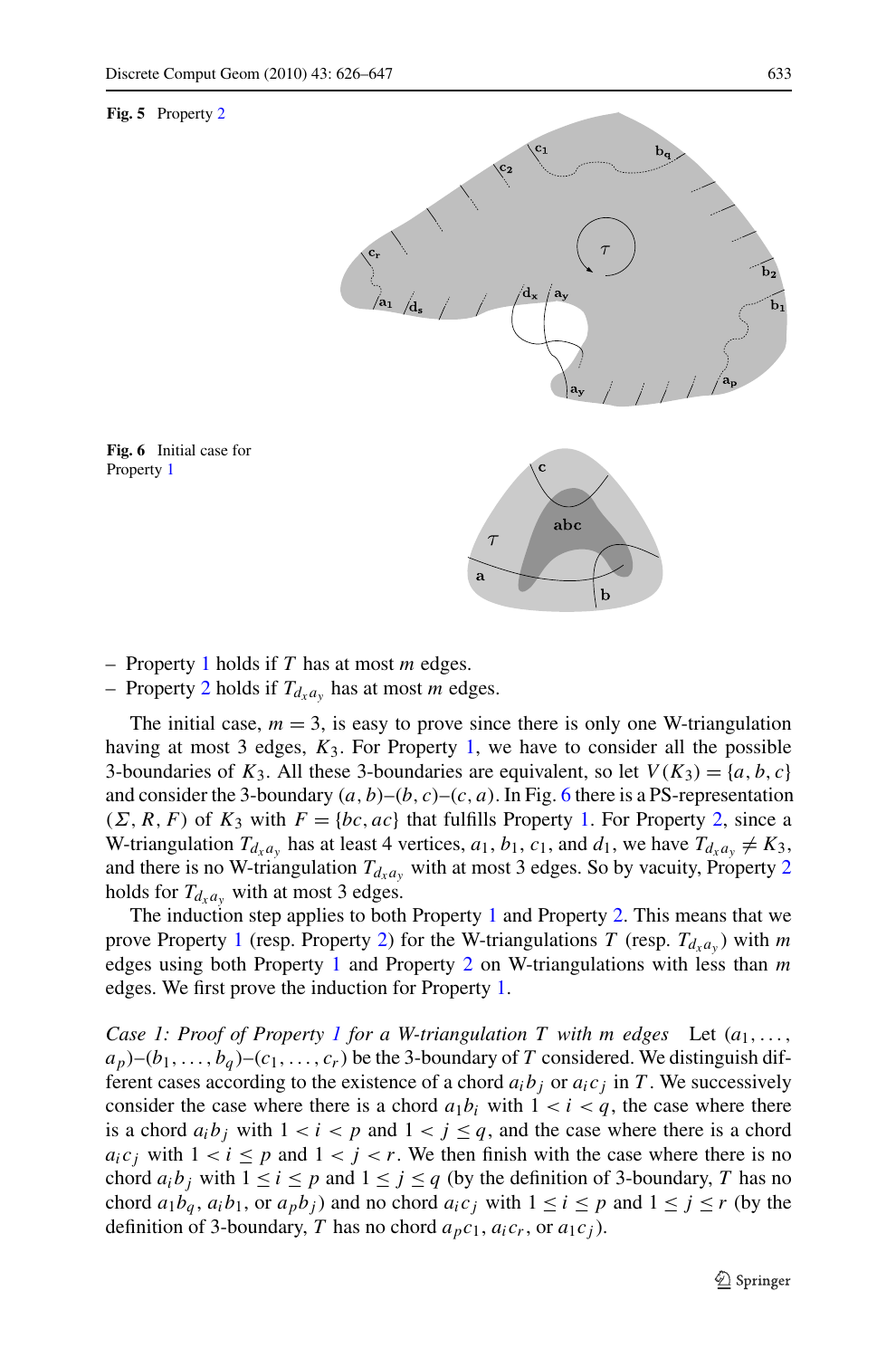

*Case 1.1: There is a chord*  $a_1b_1$  *with*  $1 < i < q$  *(see Fig.* [7](#page-8-0)) Let  $T_1$  (resp.  $T_2$ ) be the subgraph of T that lies inside the cycle  $(a_1, b_1, \ldots, b_q, c_2, \ldots, c_r)$ (resp.  $(a_1, a_2, \ldots, a_p, b_2, \ldots, b_i, a_1)$  $(a_1, a_2, \ldots, a_p, b_2, \ldots, b_i, a_1)$  $(a_1, a_2, \ldots, a_p, b_2, \ldots, b_i, a_1)$ ). By Lemma 2,  $T_1$  and  $T_2$  are W-triangulations. Since T has no chord  $a_x a_y$ ,  $b_x b_y$ , or  $c_x c_y$ ,  $(b_i, a_1)$ – $(c_r, \ldots, c_1)$ – $(b_q, \ldots, b_i)$  (resp.  $(a_1,\ldots,a_p)-(b_1,\ldots,b_i)-(b_ia_1)$  is a 3-boundary of  $T_1$  (resp.  $T_2$ ). Furthermore, since  $a_1a_2 \notin E(T_1)$  and  $c_1c_2 \notin E(T_2)$ ,  $T_1$  and  $T_2$  have less edges than T, and Prop-erty [1](#page-4-0) holds for  $T_1$  and  $T_2$  with the mentioned 3-boundaries. Let  $(\Sigma_1, R_1, F_1)$  (resp.  $(\Sigma_2, R_2, F_2)$ ) be a clockwise (resp. anticlockwise) PS-representation contained in the region  $\tau_1$  (resp.  $\tau_2$ ) obtained for  $T_1$  (resp.  $T_2$ ) with  $F_1 = E_0(T_1) \setminus \{a_1b_i\}$  (resp.  $F_2 = E_0(T_2) \setminus \{a_1a_2\}$ . In Fig. [8](#page-8-0) we show how to associate these two representations to obtain  $(\Sigma, R, F)$ , an anticlockwise PS-representation of T contained in τ. Note that the two strings  $\mathbf{a}_1$  (resp.  $\mathbf{b}_1$ ) from  $\Sigma_1$  and  $\Sigma_2$  have been linked.

We easily verify that  $(\Sigma, R, F)$  satisfies Property [1:](#page-4-0)

- $\Sigma$  is a string representation of  $T \setminus F$  with  $F = E_0(T) \setminus \{a_1 a_2\}$ . Indeed, since  $V(T_1) \cup V(T_2) = V(T)$  and  $V(T_1) \cap V(T_2) = \{a_1, b_i\}$ , every vertex  $v \in V(T)$ has exactly one string in  $\Sigma$ . Furthermore, since  $(E(T_1) \setminus F_1) \cup (E(T_2) \setminus F_2)$  $E(T) \setminus F$ ,  $\Sigma$  is a string representation of  $T \setminus F$ .
- $\Sigma$  is a 1-string representation. The only edge that belongs to both  $T_1$  and  $T_2$  is  $a_1b_i$ . Since **a**<sub>1</sub> and **b**<sub>i</sub> cross each other in  $\Sigma_1$  ( $a_1b_i \notin F_1$ ) but not in  $\Sigma_2$  ( $a_1b_i \in F_2$ ), **a**<sub>1</sub> and **b**<sub>i</sub> cross exactly once in  $\Sigma$ .
- ( $\Sigma$ , R) is "strong": Each inner-face of T is an inner-face in  $T_1$  or  $T_2$ , and the regions  $\tau_1$  and  $\tau_2$  are disjoint (so the face-regions in  $\tau_1$  are disjoint from the faceregions in  $\tau_2$ ).

<span id="page-8-0"></span>Finally we see in Fig. [8](#page-8-0) that point  $(b)$  of Property [1](#page-4-0) is satisfied.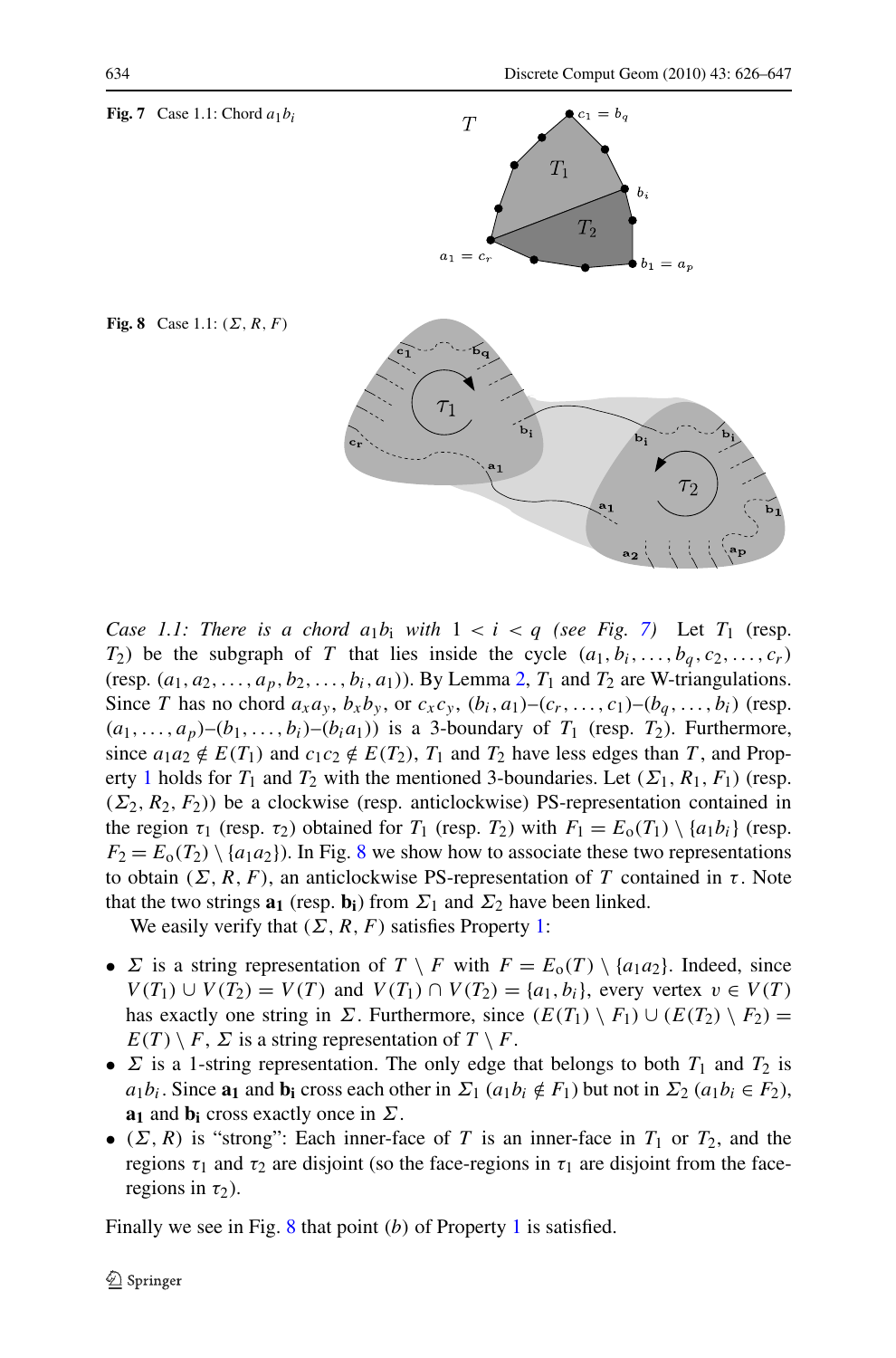

 $\overrightarrow{b_i}$ 





As in Case [1](#page-4-0).1, we easily verify that  $(\Sigma, R, F)$  satisfies Property 1.

<span id="page-9-0"></span>*Case 1.3: There is a chord*  $a_i c_j$  *with*  $1 < i \leq p$  *and*  $1 < j < r$  *(see Fig. [11\)](#page-10-0)* If there are several chords  $a_i c_j$ , we consider one which maximizes i, i.e., there is no chord  $a_k c_j$  with  $i < k \leq p$ . Let  $T_1$  (resp.  $T_2$ ) be the subgraph of T that lies inside the cycle  $(a_1, a_2, \ldots, a_i, c_j, \ldots, c_r)$  (resp.  $(c_j, a_i, \ldots, a_p, b_2, \ldots, b_q, c_2, \ldots, c_j)$ ). By Lemma [2](#page-4-0),  $T_1$  and  $T_2$  are W-triangulations. Since T has no chord  $a_x a_y$ ,  $b_x b_y$ ,  $c_x c_y$ , or  $a_k c_j$  with  $k > i$ ,  $(a_1, ..., a_i) - (a_i, c_j) - (c_j, ..., c_r)$  (resp.  $(c_j, a_i, ..., a_p) (b_1,\ldots,b_q)$ – $(c_1,\ldots,c_j)$ ) is a 3-boundary of  $T_1$  (resp.  $T_2$ ). Furthermore, since  $b_1b_2 \notin$  $E(T_1)$  $E(T_1)$  $E(T_1)$  and  $a_1a_2 \notin E(T_2)$ ,  $T_1$  and  $T_2$  have less edges than T, and Property 1 holds for  $T_1$  and  $T_2$  with the mentioned 3-boundaries. Let  $(\Sigma_1, R_1, F_1)$  (resp.  $(\Sigma_2, R_2, F_2)$ ) be an anticlockwise PS-representation contained in the region  $\tau_1$  (resp.  $\tau_2$ ) obtained for  $T_1$  (resp.  $T_2$ ) with  $F_1 = E_0(T_1) \setminus \{a_1 a_2\}$  (resp.  $F_2 = E_0(T_2) \setminus \{c_i a_i\}$ ). In Fig. [12](#page-10-0) we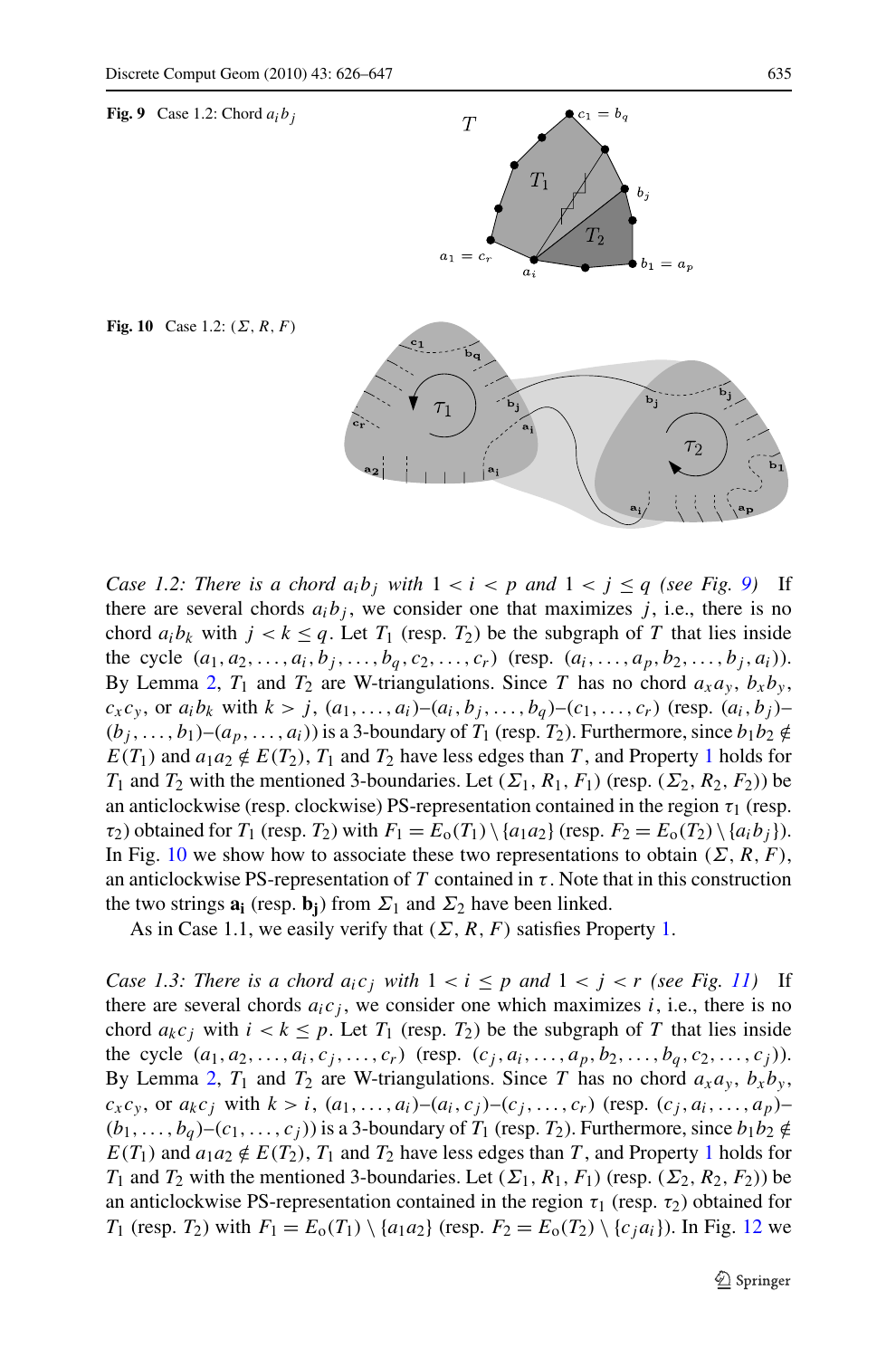

show how to associate these two representations to obtain  $(\Sigma, R, F)$ , an anticlockwise PS-representation of T contained in  $\tau$ . Note that in this construction the two strings  $\mathbf{a}_i$  (resp.  $\mathbf{c}_i$ ) from  $\Sigma_1$  and  $\Sigma_2$  have been linked.

As in Case [1](#page-4-0).1, we easily verify that  $(\Sigma, R, F)$  satisfies Property 1.

*Case 1.4: There is no chord*  $a_i b_j$  *with*  $1 \le i \le p$  *and*  $1 \le j \le q$ *, and no chord*  $a_i c_j$ *with*  $1 \le i \le p$  *and*  $1 \le j \le r$  *(see Fig. [13](#page-11-0))* In this case we consider the adjacent path  $(d_1, \ldots, d_s, a_1)$  (see Fig. [4\)](#page-6-0) of T with respect to its 3-boundary,  $(a_1, \ldots, a_p)$ - $(b_1,\ldots,b_q)$ – $(c_1,\ldots,c_r)$ . Consider the edge  $d_s a_v$  with  $1 < y \leq p$  and which minimizes y. This edge exists since, by the definition of the adjacent path,  $d_s$  is adjacent to some vertex  $a_y$  with  $y > 1$ . The W-triangulation  $T_{d_g}$  having less edges than T  $(a_1a_2 \notin E(T_{d_s a_y}))$  $(a_1a_2 \notin E(T_{d_s a_y}))$  $(a_1a_2 \notin E(T_{d_s a_y}))$ , Property 2 holds for  $T_{d_s a_y}$ . Let  $(\Sigma', R', F')$  be an anticlockwise PS-representation almost contained in the region  $\tau'$  obtained for  $T_{d,a_v}$ , with  $F' = E_{\rm o}(T_{d_s a_y}) \setminus \{d_s a_y\}.$ 

Now we distinguish two cases according to the position of  $a_y$ : either  $y = 2$ (Case 1.4.1), or  $y > 2$  (Case 1.4.2).

*Case 1.4.1:*  $y = 2$  In Fig. [14](#page-11-0), starting from  $(\Sigma', R', F')$ , we show how to extend the string  $\mathbf{a_1} \in \Sigma'$  (in order to cross  $\mathbf{d_s}$  and  $\mathbf{a_2}$ ) and how to draw the  $(a_1, a_2, d_s)$ -region **a<sub>1</sub>a<sub>2</sub>d<sub>s</sub>** to obtain  $(\Sigma, R, F)$ , an anticlockwise PS-representation of T contained in a region  $\tau$ .

One can verify on Fig. [14](#page-11-0) that  $(\Sigma, R, F)$  satisfies Property [1.](#page-4-0)

<span id="page-10-0"></span>*Case 1.4.2:*  $y > 2$  Let us denote by  $e_1, e_2, \ldots, e_t$  the neighbors of  $d_s$  strictly inside the cycle  $(d_s, a_1, a_2, \ldots, a_y, d_s)$ , going "from right to left" (see Fig. [13\)](#page-11-0). By minimality of y we have  $e_i \neq a_j$  for all  $1 \leq i \leq t$  and  $1 \leq j \leq y$ .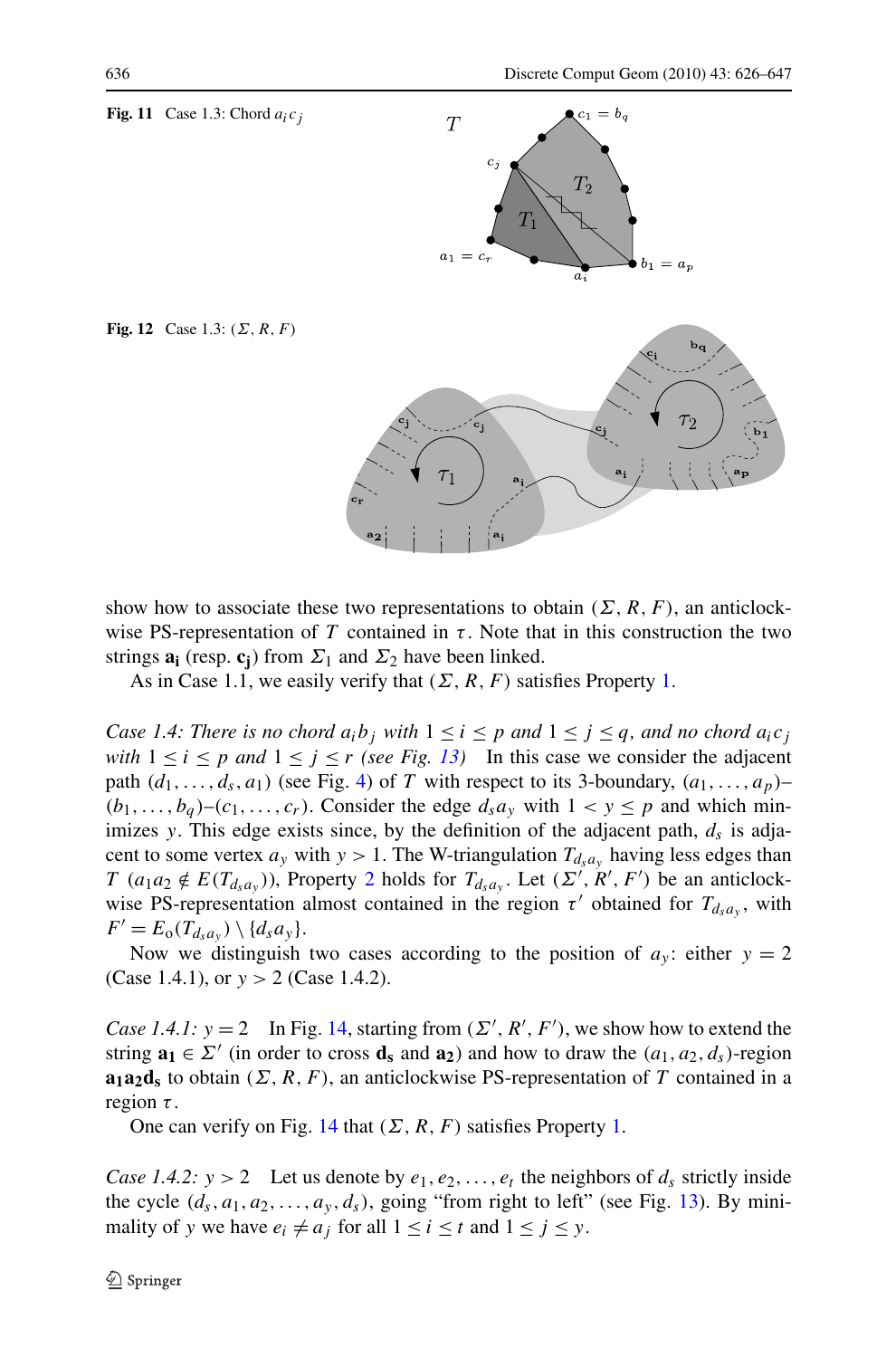

**Fig. 13** Case 1.4: No chord  $a_i b_i$  or  $a_i c_j$ 



**Fig. 14** Case 1.4.1

Let  $T_1$  be the subgraph of T that lies inside the cycle  $(a_1, \ldots, a_v, e_1, \ldots, e_t, a_1)$ . By Lemma [2,](#page-4-0)  $T_1$  is a W-triangulation. Since the W-triangulation T has no separating 3-cycle  $(d_s, a_1, e_i)$ ,  $(d_s, a_v, e_i)$ , or  $(d_s, e_i, e_j)$ , there exists no chord  $a_1e_i$ ,  $a_2e_i$ , or  $e_ie_i$ in  $T_1$ . So  $(a_2, a_1)$ – $(a_1, e_t, \ldots, e_1, a_v)$ – $(a_v, \ldots, a_2)$  is a 3-boundary of  $T_1$ . Finally, since  $T_1$  $T_1$  has less edges than  $T$  ( $a_1d_s \notin E(T_1)$ ), Property 1 holds for  $T_1$  with respect to the mentioned 3-boundary. Let  $(\Sigma_1, R_1, F_1)$  be a clockwise PS-representation contained in the region  $\tau_1$  obtained for  $T_1$  with  $F_1 = E_0(T_1) \setminus \{a_2a_1\}.$ 

In Fig. [15,](#page-12-0) starting from  $(\Sigma', R', F')$  and  $(\Sigma_1, R_1, F_1)$ , we show how to join the strings  $\mathbf{a}_1$  (resp.  $\mathbf{a}_v$ ) of  $\Sigma'$  and  $\Sigma_1$ , how to extend the strings  $\mathbf{e}_i$  for  $1 \le i \le t$ , and how to draw the face-regions  $\mathbf{a}_y \mathbf{e}_1 \mathbf{d}_s$ ,  $\mathbf{e}_t \mathbf{a}_1 \mathbf{d}_s$ , and  $\mathbf{e}_i \mathbf{e}_{i-1} \mathbf{d}_s$  for  $2 \le i \le t$ , in order to obtain  $(\Sigma, R, F)$ , an anticlockwise PS-representation of T contained in a region  $\tau$ .

We verify that  $(\Sigma, R, F)$  satisfies Property [1:](#page-4-0)

<span id="page-11-0"></span>•  $\Sigma$  is a string representation of  $T \setminus F$  with  $F = E_0(T) \setminus \{a_1a_2\}$ . Indeed, since  $V(T_{d_3a_y}) \cup V(T_1) = V(T)$  and  $V(T_{d_3a_y}) \cap V(T_1) = \{a_1, a_y\}$ , every vertex  $v \in$  $V(T)$  has exactly one string in  $\Sigma$ . Furthermore, since  $E(T) \setminus F = (E(T_{d, a_y}) \setminus F)$  $F'$ )∪( $E(T_1) \setminus F_1$ )∪{ $a_y e_1, e_t a_1, d_s a_1$ }∪{ $e_i e_{i-1} | i \in [2, t]$ }∪{ $d_s e_i | i \in [1, t]$ },  $\Sigma$ is a string representation of  $T \setminus F$ .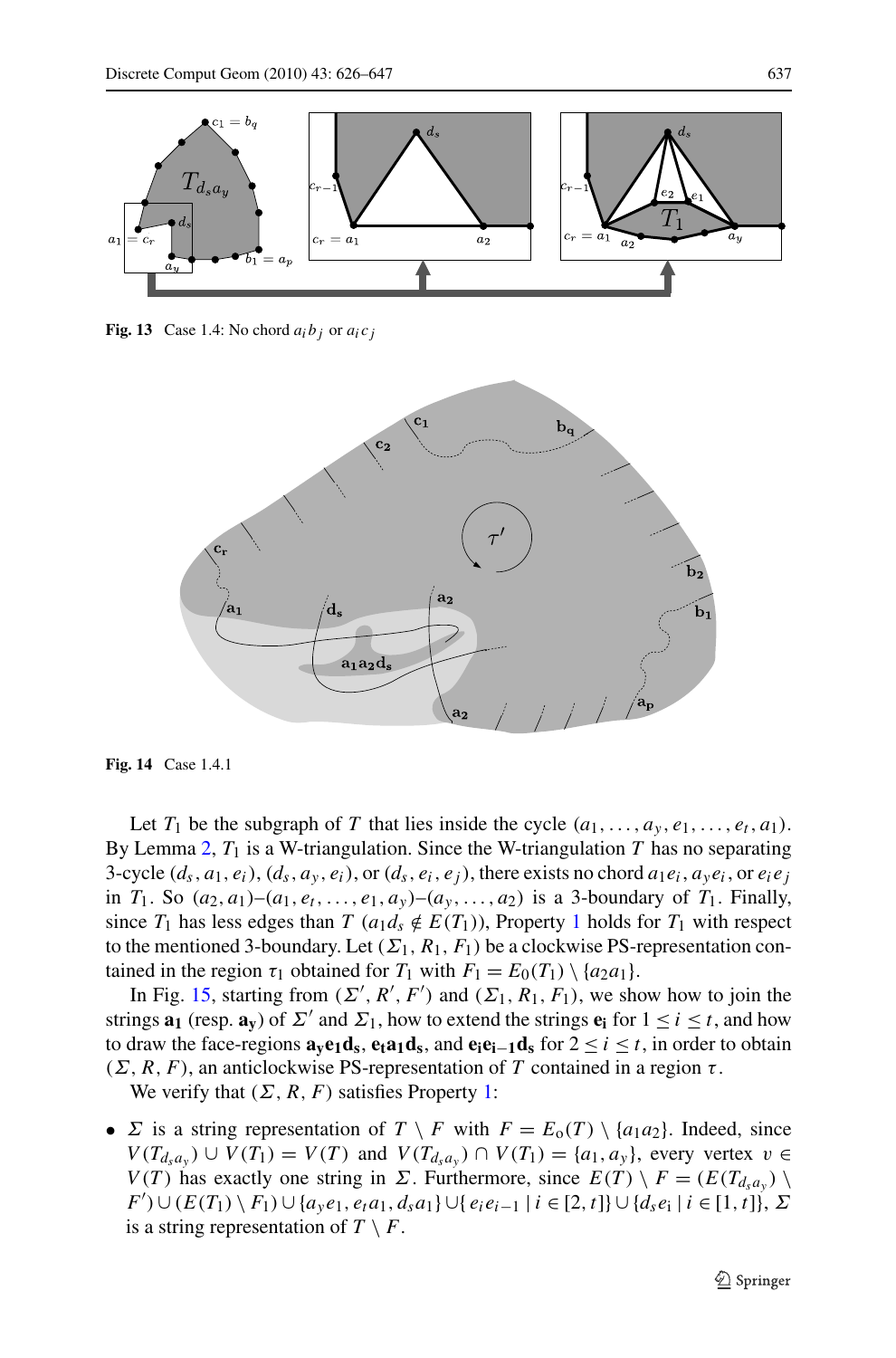

**Fig. 15** Case 1.4.2

- $\Sigma$  is a 1-string representation. Indeed  $T_{d_s a_v}$  and  $T_1$  do not have common edges, and the new crossings added correspond to edges missing in both  $E(T_{d,a_y}) \setminus F'$ and  $E(T_1) \setminus F_1$ .
- ( $\Sigma$ , R) is "strong": The only inner-faces of T not in  $T_{d,a_v}$  nor in  $T_1$  are the faces  $d_s a_y e_1$ ,  $d_s a_1 e_t$ , and  $d_s e_i e_{i+1}$  with  $1 \leq i \leq t$ . These faces correspond to the new face-regions.

Finally we see in Fig.  $15$  that point (b) of Property [1](#page-4-0) is satisfied.

So Property [1](#page-4-0) holds for any W-triangulation  $T$  with  $m$  edges, and this concludes the proof of Case 1.

*Case [2](#page-6-0): Proof of Property 2 for a W-triangulation*  $T_{d_x a_y}$  *with m edges* Recall that the W-triangulation  $T_{d_x a_y}$  is a subgraph of a W-triangulation T with 3-boundary  $(a_1,\ldots,a_p)-(b_1,\ldots,b_q)-(c_1,\ldots,c_r)$ . Moreover, T has no chord  $a_ib_j$  or  $a_ic_j$ , and its adjacent path is  $(d_1, \ldots, d_s, a_1)$ , with  $s \geq 1$ . We distinguish the case where  $d_x a_y = d_1 a_p$  and the case where  $d_x a_y \neq d_1 a_p$ .

*Case 2.1:*  $d_x a_y = d_1 a_p$  *(see Fig. [16\)](#page-13-0)* Let  $T_1$  be the subgraph of  $T_{d_1 a_p}$  that lies inside the cycle  $(a_1, d_s, ..., d_1, b_2, ..., b_q, c_2, ..., c_r)$  $(a_1, d_s, ..., d_1, b_2, ..., b_q, c_2, ..., c_r)$  $(a_1, d_s, ..., d_1, b_2, ..., b_q, c_2, ..., c_r)$ . By Lemma 2,  $T_1$  is a Wtriangulation. This W-triangulation has no chord  $b_i b_j$ ,  $c_i c_j$ ,  $d_i d_j$ , or  $a_1 d_j$ . We consider two cases according to the existence of an edge  $d_1b_i$  with  $2 < i \leq q$ .

- If  $T_1$  has no chord  $d_1b_i$ , then  $(d_1, b_2, ..., b_q)$ – $(c_1, ..., c_r)$ – $(a_1, d_s, ..., d_1)$  is a 3boundary of  $T_1$ .
- If  $T_1$  has a chord  $d_1b_i$  with  $2 < i \leq q$ , note that  $q > 2$  and that there cannot be a chord  $b_2a_1$  or  $b_2d_j$  with  $1 < j \leq s$  (this would violate the planarity of  $T_{d_xa_y}$ , see Fig. [16](#page-13-0)). So in this case,  $(b_2, d_1, \ldots, d_s, a_1)$ – $(c_r, \ldots, c_1)$ – $(b_q, \ldots, b_2)$  is a 3boundary of  $T_1$ .

<span id="page-12-0"></span>Finally, since  $T_1$  is a W-triangulation with less edges than  $T_{d_1a_n}$  (b<sub>1</sub>b<sub>2</sub>  $\notin E(T_1)$ ), Property [1](#page-4-0) holds for  $T_1$  with respect to at least one of the two mentioned 3-boundaries.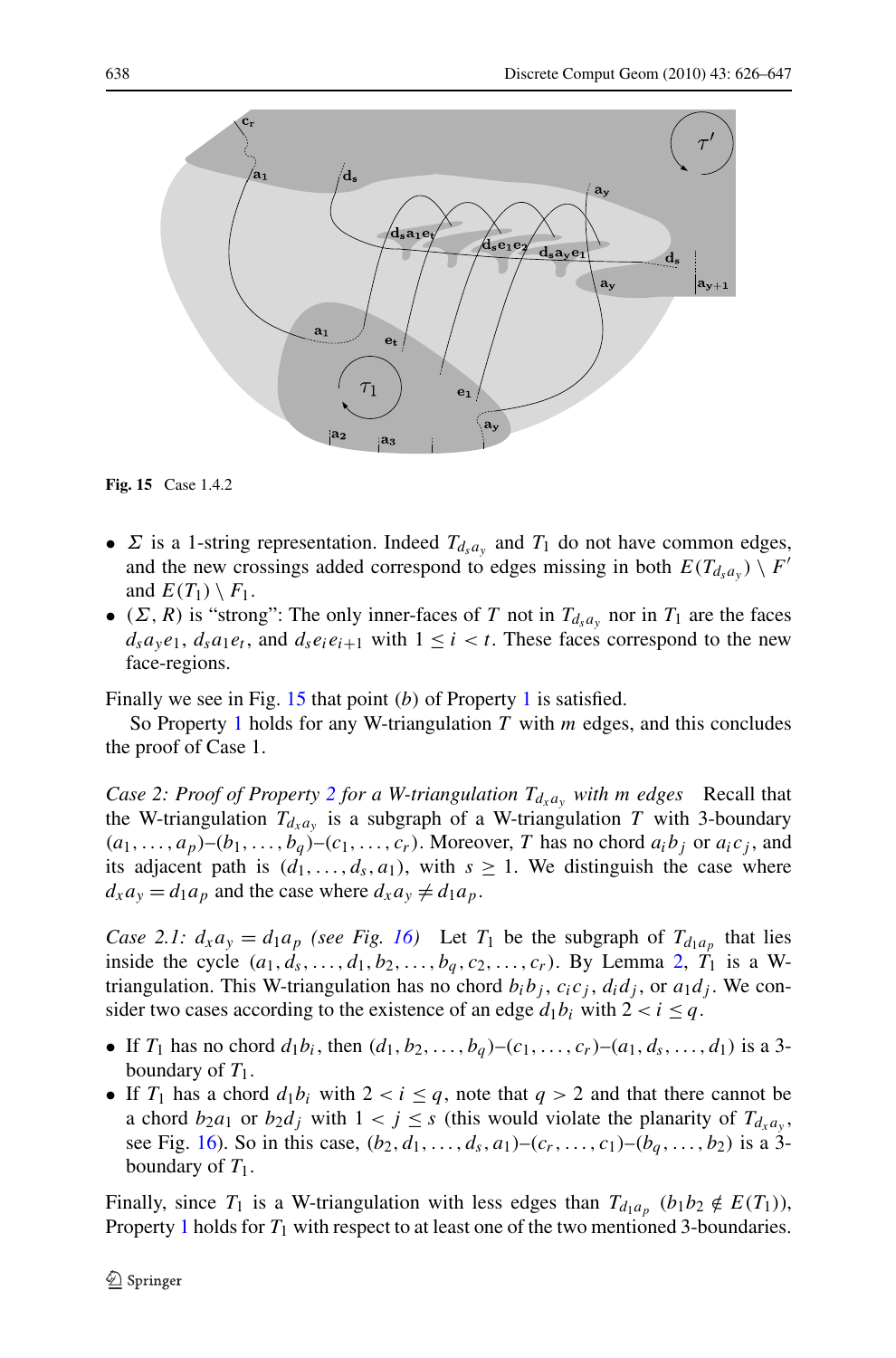

Whichever 3-boundary we consider, we obtain a PS-representation ( $\Sigma_1$ ,  $R_1$ ,  $F_1$ ) of  $T_1$  contained in a region  $\tau_1$ , with the same following characteristics:

- $F_1 = E_o(T) \setminus \{d_1b_2\},\,$
- in the boundary of  $\tau_1$ , we successively meet the ends of  $\mathbf{d}_1, \ldots, \mathbf{d}_s, \mathbf{a}_1, \mathbf{c}_r, \ldots, \mathbf{c}_1$ ,  **(clockwise or anticlockwise).**

In Fig. [17](#page-13-0) we modify  $(\Sigma_1, R_1, F_1)$ , by extending the strings  $\mathbf{d}_1$  and  $\mathbf{b}_2$  and by adding a new string  $\mathbf{a_p}$  and a new face-region  $\mathbf{d_1b_2a_p}$ . This leads to  $(\Sigma, R, F)$ , a PS-representation of  $T_{d_1a_n}$  contained in a region  $\tau$ .

We verify that  $(\Sigma, R, F)$  satisfies Property [2:](#page-6-0)

- $\Sigma$  is a 1-string representation of  $T_{d_1a_p} \setminus F$ : Indeed,  $E(T_{d_1a_p}) \setminus F$  is the disjoint union of  $E(T_1) \setminus F_1$  and  $\{a_p d_1\}$ .
- ( $\Sigma$ , R) is "strong": The only inner-face of  $T_{d_1a_p}$  that is not an inner-face of  $T_1$  is  $d_1a_pb_2$ , which corresponds to the new face-region  $d_1a_pb_2$ .

Finally we see in Fig. [17](#page-13-0) that the other points of Property [2](#page-6-0) are satisfied.

<span id="page-13-0"></span>*Case 2.2:*  $T_{d_x a_y} \neq T_{d_1 a_p}$  In this case we consider an edge  $d_z a_w \in E(T_{d_x a_y})$  such that  $d_z a_w \neq d_x a_y$ . Among all the possible edges  $d_z a_w$ , we choose the one that first maximizes  $z$  and then minimizes  $w$ . Such an edge necessarily exists, and actually one can see that  $d_z = d_x$  or  $d_z = d_{x-1}$ . Indeed, if  $d_x = d_1$ , there is at least one edge  $d_1a_w$ with  $w > y$ , the edge  $d_1a_p$ . If  $x > 1$ , it is clear by the definition of the adjacent path that the vertex  $d_{x-1}$  is adjacent to at least one vertex  $a_w$  with  $w \ge y$ .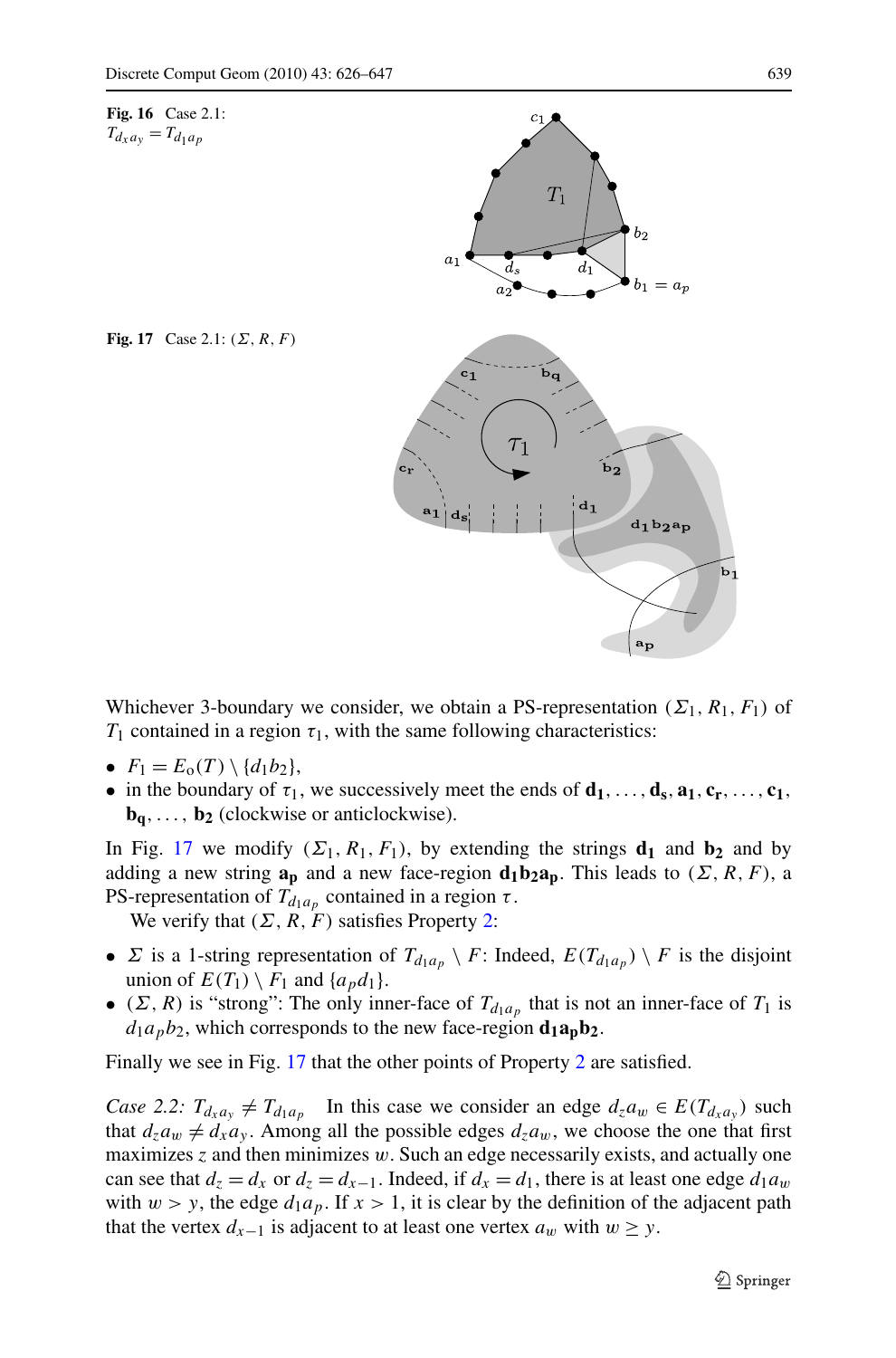

**Fig. 18** Case 2.2.1:  $z = x$  and  $w = y + 1$ 

**Fig. 19** Case 2.2.1:  $(\Sigma, R, F)$ 



By Lemma [2](#page-4-0),  $T_{d_2a_w}$  is a W-triangulation. Since  $d_x a_y \notin E(T_{d_2a_w})$ , the Wtriangulation  $T_{d_7a_w}$  has less edges than  $T_{d_xa_v}$ , and so Property [2](#page-6-0) holds for  $T_{d_7a_w}$ . Let  $(\Sigma', R', F')$  be an anticlockwise PS-representation almost contained in the region  $\tau'$ obtained for  $T_{d_za_w}$  with  $F' = E_o(T_{d_za_w}) \setminus \{d_za_w\}.$ 

We distinguish four cases according to the edge  $d_7a_w$ . When  $z = x$ , we consider the case where  $w = y + 1$  and the case where  $w > y + 1$ . When  $z = x - 1$ , we consider the case where  $w = y$  and the case where  $w > y$ .

*Case 2.2.1:*  $T_{d_x a_y} \neq T_{d_1 a_p}$ ,  $z = x$ , and  $w = y + 1$  *(see Fig. [18\)](#page-14-0)* In Fig. [19](#page-14-0) we modify  $(\Sigma', R', F')$  by adding a new string  $\mathbf{a}_y$  and a new face-region  $\mathbf{a}_y \mathbf{a}_w \mathbf{d}_x$ . This leads to  $(\Sigma, R, F)$ , an anticlockwise PS-representation of  $T_{d_x a_y}$  almost contained in a region  $\tau$ .

We verify that  $(\Sigma, R, F)$  satisfies Property [2:](#page-6-0)

- $\Sigma$  is a 1-string representation of  $T_{d_x a_y} \setminus F$ : Indeed,  $E(T_{d_x a_y}) \setminus F$  is the disjoint union of  $E(T_{d_za_w}) \setminus F'$  and  $\{d_xa_y\}$ .
- ( $\Sigma$ , R) is "strong": The only inner-face of  $T_{d_x a_y}$  that is not an inner-face of  $T_{d_x a_w}$ is  $d_x a_y a_w$ , which corresponds to the new face-region  $d_x a_y a_w$ .

<span id="page-14-0"></span>Finally we see in Fig. [19](#page-14-0) that the other points of Property [2](#page-6-0) are satisfied.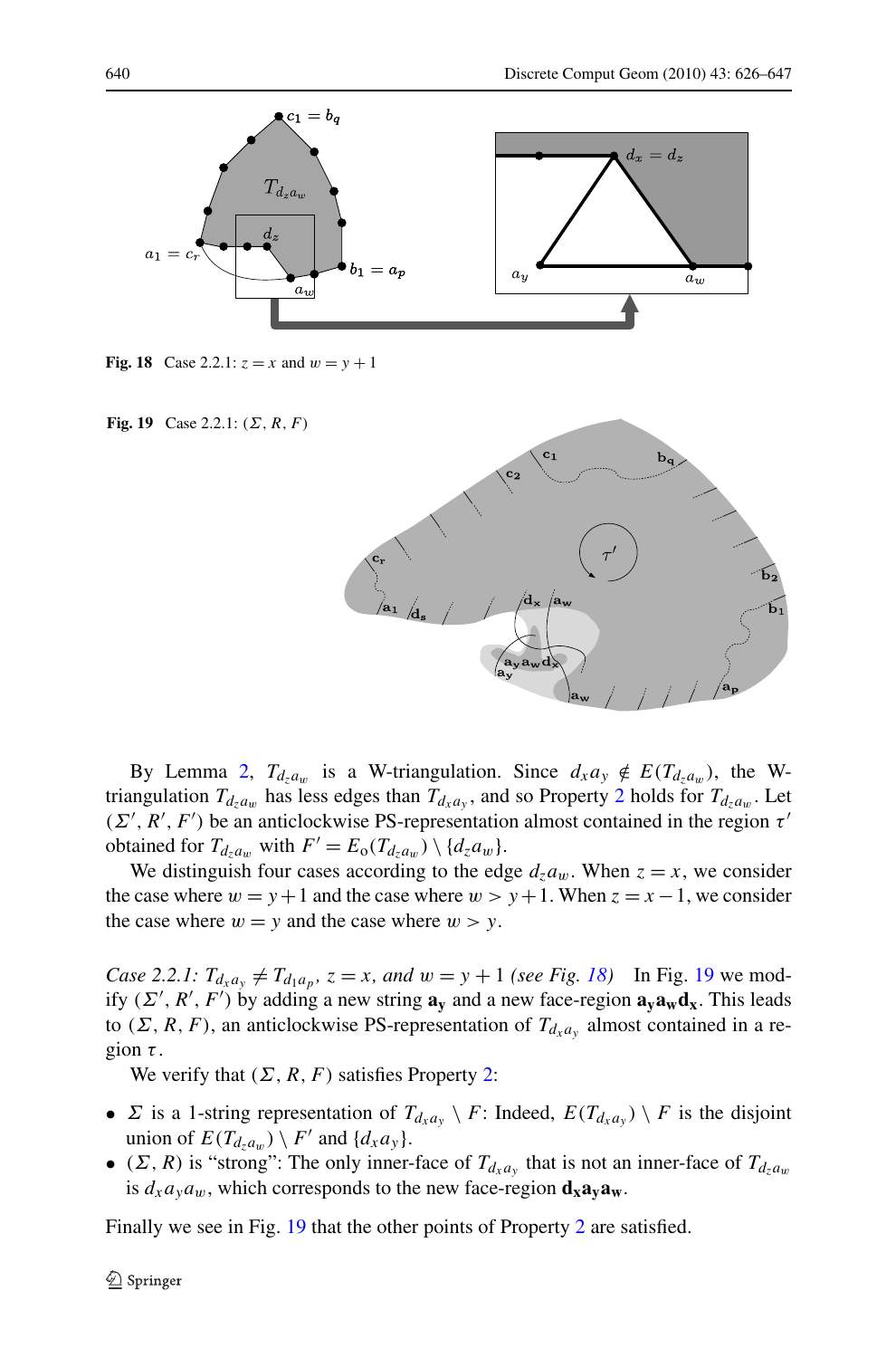

**Fig. 21** Case 2.2.2:  $(\Sigma, R, F)$ 

*Case 2.2.2:*  $z = x - 1$  *and*  $w = y$  *(see Fig. [20](#page-15-0))* In Fig. [21,](#page-15-0) we modify  $(\Sigma', R', F')$ by extending the string  $d_x$  and by adding a new face-region  $d_x d_z a_y$ . This leads to  $(\Sigma, R, F)$ , an anticlockwise PS-representation of  $T_{d_x a_y}$  almost contained in a region  $\tau$ .

We verify that  $(\Sigma, R, F)$  satisfies Property [2:](#page-6-0)

- $\Sigma$  is a 1-string representation of  $T_{d_x a_y} \setminus F$ : Indeed,  $E(T_{d_x a_y}) \setminus F$  is the disjoint union of  $E(T_{d_za_w}) \setminus F'$  and  $\{d_xd_z, d_xa_y\}.$
- ( $\Sigma$ , R) is "strong": The only inner-face of  $T_{d_x a_y}$  that is not an inner-face of  $T_{d_x a_w}$ is  $d_x d_z a_y$ , which corresponds to the new face-region  $d_x d_z a_y$ .

Finally we see in Fig. [21](#page-15-0) that the other points of Property [2](#page-6-0) are satisfied.

<span id="page-15-0"></span>*Case 2.2.3:*  $z = x$  *and*  $w > y + 1$  *(see Fig. [22\)](#page-16-0)* Let us denote by  $e_1, e_2, ..., e_t$  the neighbors of  $d_x$  strictly inside the cycle  $(d_x, a_y, \ldots, a_w, d_x)$ , going "from right to left" (see Fig. [22](#page-16-0)). Since there is no chord  $a_i a_j$ , we have  $t \ge 1$ . Furthermore by minimality of w we have  $e_i \neq a_j$  for all  $1 \leq i \leq t$  and  $y \leq j \leq w$ . Let  $T_1$  be the subgraph of  $T_{d_x a_y}$  that lies inside the cycle  $(a_y, \ldots, a_w, e_1, \ldots, e_t, a_y)$ . By Lemma [2](#page-4-0),  $T_1$  is a W-triangulation. Since the W-triangulation  $T_{d_x a_y}$  has no separating 3-cycle  $(d_x, a_y, e_i)$  or  $(d_x, e_i, e_j)$ , there exists no chord  $a_y e_i$  or  $e_i e_j$  in  $T_1$ . With the fact that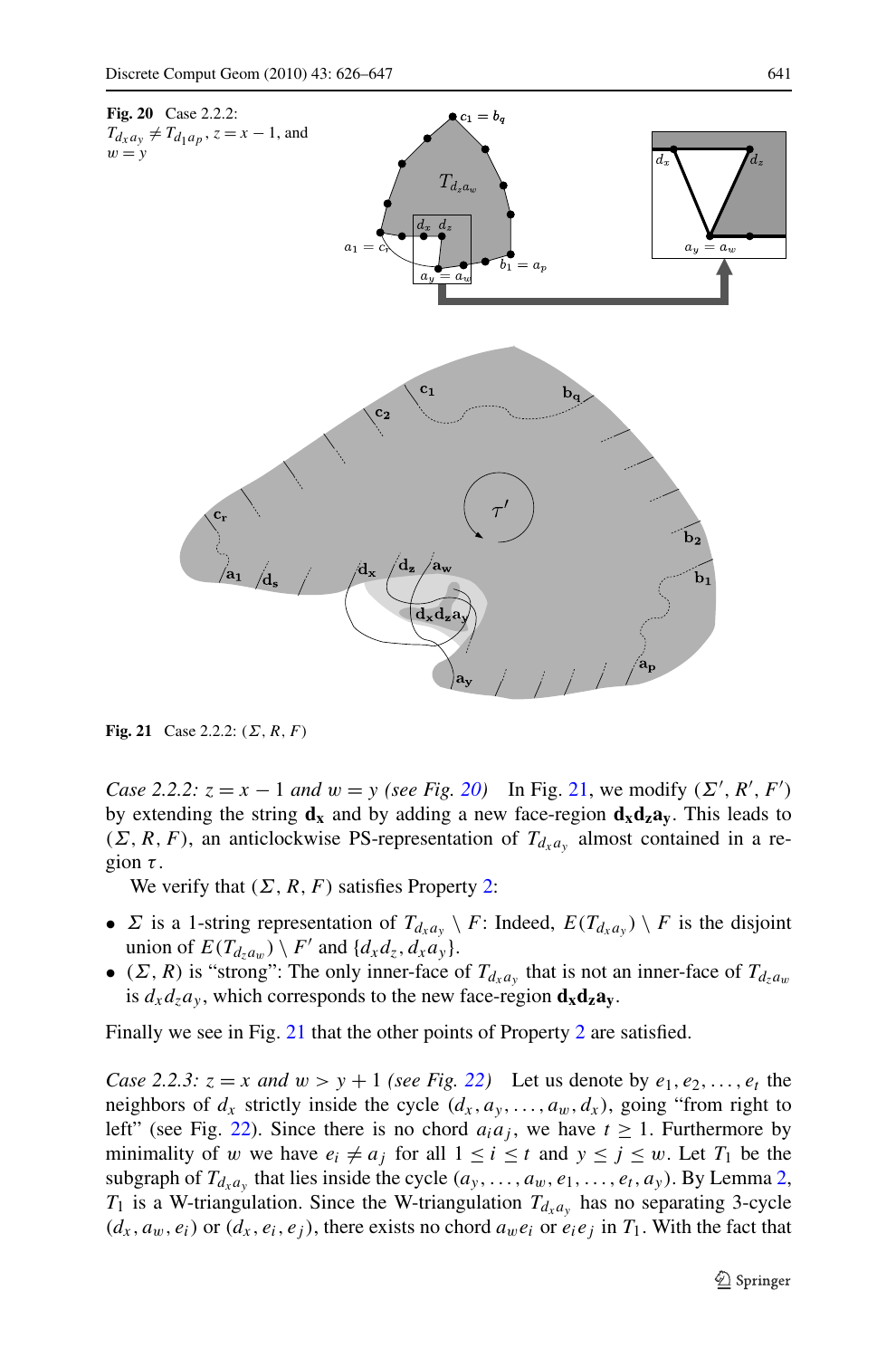

**Fig. 23** Case 2.2.3:  $(\Sigma, R, F)$ 

 $t \geq 1$ , we know that  $(e_t, a_y)$ – $(a_y, \ldots, a_w)$ – $(a_w, e_1, \ldots, e_t)$  is a 3-boundary of  $T_1$ . Finally, since  $T_1$  has less edges than  $T_{d_x a_y}$  ( $d_x a_y \notin E(T_1)$ ), Property 1 holds for  $T_1$ with respect to the mentioned 3-boundary. Let  $(\Sigma_1, R_1, F_1)$  be an anticlockwise PSrepresentation contained in the region  $\tau_1$  obtained for  $T_1$  with  $F_1 = E_0(T_1) \setminus \{e_i a_y\}$ .

In Fig. [23,](#page-16-0) starting from  $(\Sigma', R', F')$  and  $(\Sigma_1, R_1, F_1)$ , we show how to join the strings  $\mathbf{a_w}$  of  $\Sigma'$  and  $\Sigma_1$ , how to extend the string  $\mathbf{a_v}$  and the strings  $\mathbf{e_i}$  for  $1 \le i \le t$ , and how to draw the face-regions  $\mathbf{a}_y \mathbf{e}_t \mathbf{d}_x$ ,  $\mathbf{e}_1 \mathbf{a}_w \mathbf{d}_x$ , and  $\mathbf{e}_i \mathbf{e}_{i-1} \mathbf{d}_x$  for  $1 < i \leq t$ , in order to obtain ( $\Sigma$ , R, F), an anticlockwise PS-representation of  $T_{d_x a_y}$  contained in a region  $\tau$ .

We verify that  $(\Sigma, R, F)$  satisfies Property [2:](#page-6-0)

- $\Sigma$  is a 1-string representation of  $T_{d_x a_y} \setminus F$  with  $F = E_0(T_{d_x a_y}) \setminus \{d_x a_y\}$ : Indeed,  $E(T_{d_xa_y})\setminus F$  is the disjoint union of  $E(T_{d_za_w})\setminus F', E(T_1)\setminus F_1$ , and  $\{a_we_1, d_xa_y\} \cup$  ${e_i e_{i-1} \mid i \in [2, t] \cup \{d_x e_i \mid i \in [1, t]\}.$
- ( $\Sigma$ , R) is "strong": The only inner-faces of  $T_{d_x a_y}$  that are not inner-faces in  $T_{d_x a_y}$ or  $T_1$  are  $d_x a_y e_t$ ,  $d_x a_w e_1$ , and the faces  $d_x e_i e_{i-1}$  for  $2 \le i \le t$ , which correspond to the new face-regions.

<span id="page-16-0"></span>Finally we see in Fig. [23](#page-16-0) that the other points of Property [2](#page-6-0) are satisfied.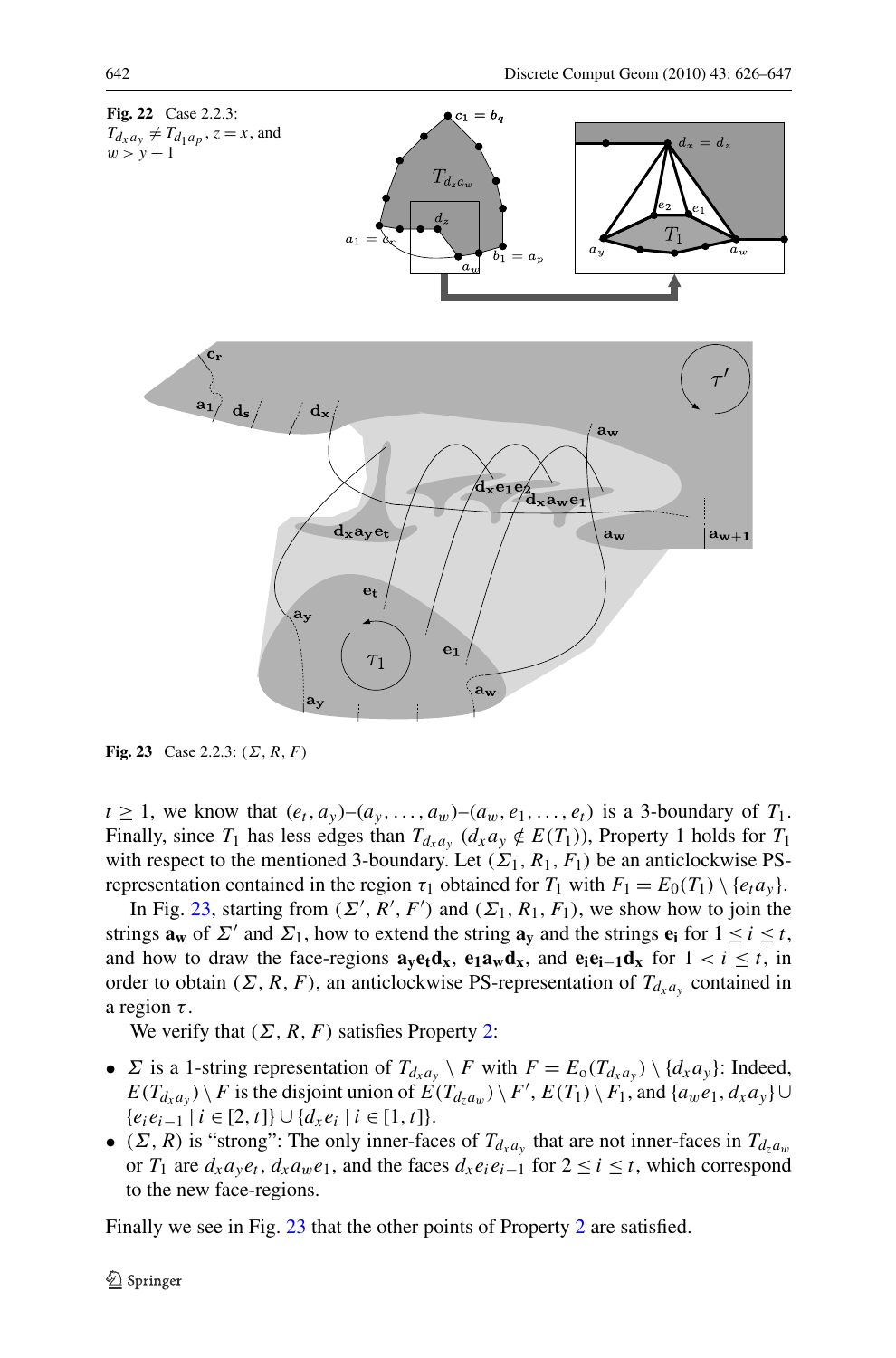

**Fig. 24** Case 2.2.4:  $T_{d_x a_y} \neq T_{d_1 a_p}$ ,  $z = x - 1$ , and  $w > y$ 



**Fig. 25** Case 2.2.4:  $(\Sigma, R, F)$ 

*Case 2.2.4:*  $z = x - 1$  *and*  $w > y$  *(see Fig. [24\)](#page-17-0)* Let us denote by  $e_1, e_2, \ldots, e_t$  the neighbors of  $d_z$  strictly inside the cycle  $(d_z, d_x, a_y, \ldots, a_w, d_z)$ , going "from right to left" (see Fig. [24](#page-17-0)). By maximality of z, there is no edge  $d_x a_w$ , so  $t \ge 1$ . Let us denote by  $f_1, \ldots, f_u$  the neighbors of  $d_x$  strictly inside the cycle  $(d_x, a_y, \ldots, a_w, d_z, d_x)$ , going "from right to left" (see Fig. [24\)](#page-17-0). Note that  $f_1 = e_t$  and that by minimality of w, there is no edge  $d_7a_y$ , so  $u \ge 1$ .

<span id="page-17-0"></span>By minimality of w (resp. maximality of z) we have  $e_i \neq a_j$  (resp.  $f_i \neq a_j$ ) for all  $1 \le i \le t$  (resp.  $1 \le i \le u$ ) and  $y \le j \le w$ . Let  $T_1$  be the subgraph of  $T_{d_x a_y}$  that lies inside the cycle  $(a_y, \ldots, a_w, e_1, \ldots, e_t, f_2, \ldots, f_u, a_y)$  $(a_y, \ldots, a_w, e_1, \ldots, e_t, f_2, \ldots, f_u, a_y)$  $(a_y, \ldots, a_w, e_1, \ldots, e_t, f_2, \ldots, f_u, a_y)$ . By Lemma 2,  $T_1$  is a Wtriangulation. Since the W-triangulation  $T_{d_x a_y}$  has no separating 3-cycle  $(d_z, a_w, e_i)$ ,  $(d_z, e_i, e_j)$ ,  $(d_x, f_i, f_j)$ , or  $(d_x, f_i, a_y)$ , there exists no chord  $a_w e_i$ ,  $e_i e_j$ ,  $f_i f_j$ , or  $f_i a_y$  in  $T_1$ . With the fact that  $t \ge 1$  and  $u \ge 1$ , we know that  $(f_1, f_2, \ldots, f_u, a_y)$  $(a_y, \ldots, a_w)$ – $(a_w, e_1, \ldots, e_t)$  is a 3-boundary of  $T_1$ . Finally, since  $T_1$  has less edges than  $T_{d_x a_y}$  ( $d_x a_y \notin E(T_1)$  $d_x a_y \notin E(T_1)$  $d_x a_y \notin E(T_1)$ ), Property 1 holds for  $T_1$  with respect to the mentioned 3-boundary. Let  $(\Sigma_1, R_1, F_1)$  be an anticlockwise PS-representation contained in the region  $\tau_1$  obtained for  $T_1$  with  $F_1 = E_0(T_1) \setminus \{f_1, f_2\}.$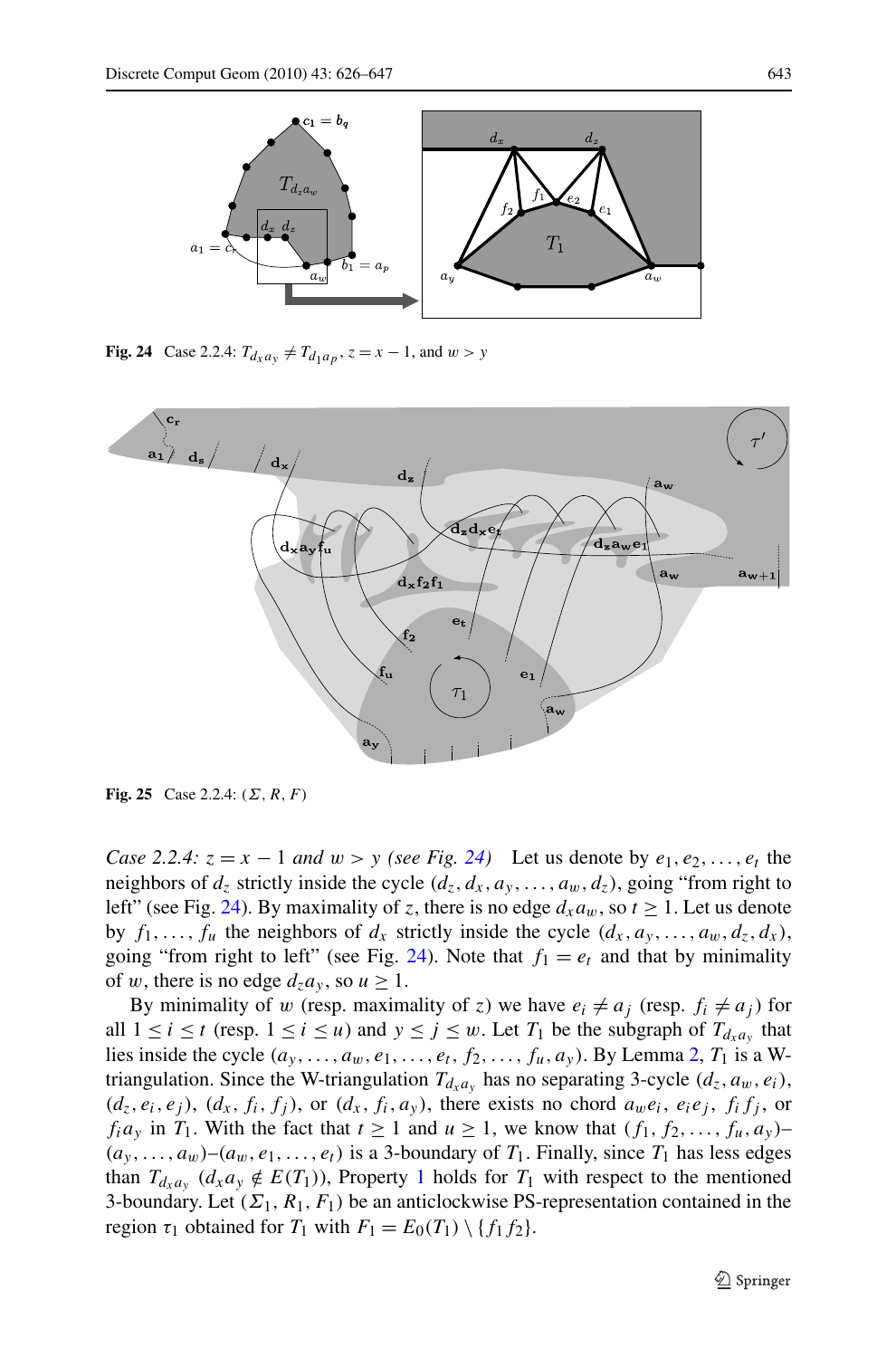



In Fig. [25,](#page-17-0) starting from  $(\Sigma', R', F')$  and  $(\Sigma_1, R_1, F_1)$ , we show how to join the strings  $\mathbf{a_w}$  of  $\Sigma'$  and  $\Sigma_1$ , how to extend the string  $\mathbf{d_x}$ ,  $\mathbf{a_v}$ , the strings  $\mathbf{e_i}$  for  $1 \le i \le t$ , and the strings  $f_i$  for  $2 \le i \le u$ , and how to draw the face-regions  $d_z a_w e_1$ ,  $d_z e_i e_{i-1}$ for  $2 \le i \le t$ , **d<sub>z</sub>d<sub>x</sub>e**<sub>t</sub>, **d**<sub>x</sub>**f**<sub>i</sub>**f**<sub>i-1</sub> for  $2 \le i \le u$ , and **d**<sub>x</sub>**a**<sub>v</sub>**f**<sub>u</sub> in order to obtain (Σ, R, F), an anticlockwise PS-representation of  $T_{d_x a_y}$  almost contained in a region  $\tau$ .

We verify that  $(\Sigma, R, F)$  satisfies Property [2:](#page-6-0)

- $\Sigma$  is a 1-string representation of  $T_{d_x a_y} \setminus F$  with  $F = E_0(T_{d_x a_y}) \setminus \{d_x a_y\}$ : Indeed,  $E(T_{d_x a_y}) \setminus F$  is the disjoint union of  $E(T_{d_z a_w}) \setminus F'$ ,  $E(T_1) \setminus F_1$ , and  ${d_x a_y, d_x d_z, a_w e_1, a_y f_u} \cup {d_z e_i | i ∈ [1, t]} \cup {d_x f_i | i ∈ [1, u]} \cup {e_i e_{i-1} | i ∈ [1, t]}$  $[2, t] \cup \{f_i f_{i-1} \mid i \in [2, u]\}.$
- ( $\Sigma$ , R) is "strong": The only inner-faces of  $T_{d_x a_y}$  that are not inner-faces in  $T_{d_z a_y}$ or  $T_1$  are  $d_z a_w e_1$ ,  $d_z e_i e_{i-1}$  for  $2 \le i \le t$ ,  $d_z d_x e_t$ ,  $d_x f_i f_{i-1}$  for  $2 \le i \le u$ , and  $d_x a_y f_u$ , which correspond to the new face-regions.

Finally we see in Fig. [25](#page-17-0) that the other points of Property [2](#page-6-0) are satisfied. So, Prop-erty [2](#page-6-0) holds for any W-triangulation  $T_{d_x a_y}$  with m edges, and this completes the proofs of Properties [1](#page-4-0) and [2.](#page-6-0)

## **4 Proof in the General Case**

**Theorem 3** *Every triangulation* T *admits an S-representation*  $(\Sigma, R)$ *.* 

*Proof* We prove this result by induction on the number of separating 3-cycles. Note that any triangulation  $T$  is 3-connected and that if  $T$  has no separating 3-cycle, then  $T$  is 4-connected and is a W-triangulation. Consequently, if  $T$  is a 4-connected triangulation whose outer-vertices are  $a, b$ , and  $c$ , then  $T$  is a W-triangulation 3-bounded by  $(a, b)$ – $(b, c)$ – $(c, a)$ . By Property [1,](#page-4-0) T admits a PS-representation  $(\Sigma, R, F)$ , with  $F = \{bc, ca\}$ , that is contained in a region  $\tau$ . Furthermore, in the boundary of  $\tau$ , we successively meet the ends of  $\bf{b}, \bf{b}, \bf{c}, \bf{c}, \bf{a}$ . To obtain an S-representation of T, it is sufficient to extend **a**, **b**, and **c** outside of  $\tau$  so that **c** crosses **a** and **b**, as depicted in Fig. [26](#page-18-0).

Suppose now that  $T$  is a triangulation that contains at least one separating 3-cycle. Consider a separating 3-cycle  $(a, b, c)$  such that there is no other separating 3-cycle lying inside. This implies that the triangulation  $T'$  induced by the vertices on and inside  $(a, b, c)$  is 4-connected.

<span id="page-18-0"></span>Let  $T_1$  be the triangulation obtained by removing the vertices lying strictly inside  $(a, b, c)$ . Let  $T_2$  be the subgraph of T induced by the vertices lying strictly inside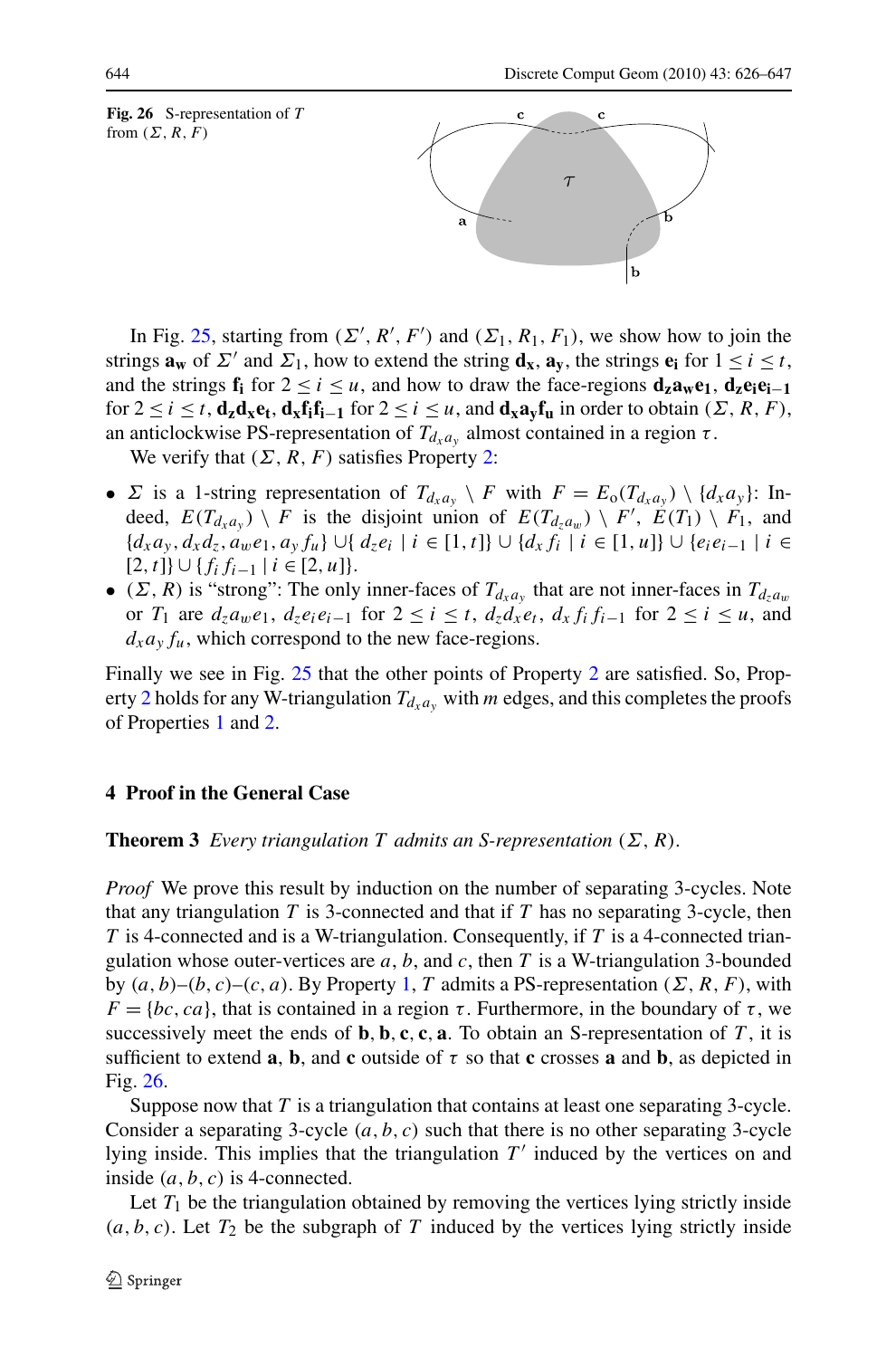

 $(a, b, c)$  (i.e.,  $T_2 = T' \setminus \{a, b, c\}$ ). In  $T_1$ , the cycle  $(a, b, c)$  is a face of the triangulation and is no more a separating 3-cycle. Thus,  $T_1$  has one separating cycle less than  $T$ , and so we have by induction hypothesis that  $T_1$  admits an S-representation  $(\Sigma_1, R_1)$ . This S-representation contains a face-region **abc** corresponding to the face abc. Without loss of generality, say that **abc** is an  $(a, b, c)$ -region, as depicted in Fig. [27](#page-19-0).

Since  $T'$  is a triangulation with at least four vertices, the neighbors of any vertex  $v \in V(T')$  induce a cycle. Suppose that the vertex a (resp. b and c) has exactly one neighbor v that lies inside  $(a, b, c)$ . Then there exists a cycle  $(b, v, c)$  (resp.  $(a, v, c)$ ) and  $(a, v, b)$  in T', and consequently v is a neighbor of a, b, and c in T'. Suppose that there exists another vertex w in T', then w lies either inside the cycle  $(a, v, b)$ , inside  $(a, v, c)$ , or inside  $(b, v, c)$ , and then one of these cycles is a separating 3cycle. This is impossible by definition of  $(a, b, c)$ . So we can distinguish two cases (see Fig. [28](#page-19-0)), (A) the case where  $T_2$  is a single vertex, and (B) the case where each of the vertices a, b, and c has at least two neighbors inside  $(a, b, c)$ .

*Case (A):*  $T_2$  *is a single vertex* v To obtain an S-representation  $(\Sigma, R)$  of T (see Fig. [29\)](#page-20-0), we add a string **v** in  $(\Sigma_1, R_1)$ . Since  $E(T) \setminus E(T_1) = \{va, vb, vc\}$ , this string **v** crosses **a**,**b**, **c**. Moreover, we also define three disjoint face-regions **acv**, **vbc**, **vab** that correspond respectively to the faces  $acv$ ,  $vbc$ ,  $vab$ .

Since  $(\Sigma_1, R_1)$  is an S-representation of  $T_1$  and since **v**, acv, **vbc**, **vab** are drawn inside **abc**, it is clear that  $(\Sigma \cup \{v\}, (R \setminus \{abc\}) \cup \{acv, vbc, vab\})$  is an Srepresentation of T .

<span id="page-19-0"></span>*Case (B): Each of the vertices* a*,* b*, and* c *has at least two neighbors inside* (a, b, c) There exists a cycle  $(c, a_1, \ldots, a_p, b)$  (resp.  $(a, b_1, \ldots, b_q, c)$  and  $(b, c_1, \ldots, c_r, a)$ ) in  $T'$  whose vertices are exactly the neighbors of a (resp. b and c). We already know that  $p > 1$ ,  $q > 1$ , and  $r > 1$  and that  $a_p = b_1$ ,  $b_q = c_1$ , and  $c_r = a_1$ . Moreover, since  $b_1$  and c (resp.  $c_1$  and a, and  $a_1$  and b) are the only two common neighbors of a and b (resp. b and c, and a and c) in T' (otherwise there would be a separating 3-cycle),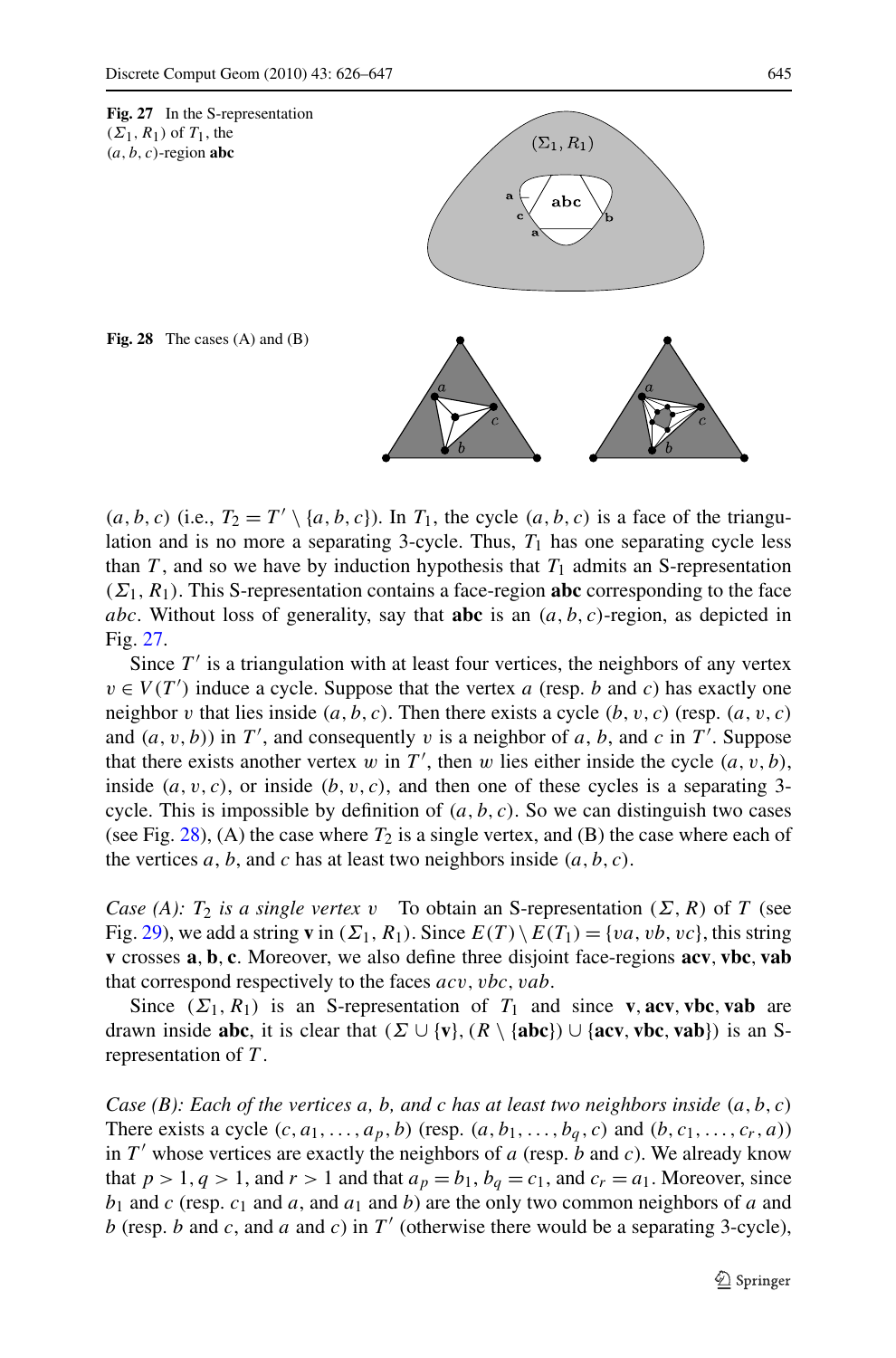

we have that  $(a_1, \ldots, a_p = b_1, \ldots, b_q = c_1, \ldots, c_r = a_1)$  is a cycle. This implies by Lemma [2](#page-4-0) that  $T_2$  is a W-triangulation.

Suppose that there exists an edge  $a_i a_j$  (resp.  $b_i b_j$ ,  $c_i c_j$ ) with  $1 < i + 1 < j \leq$ p (resp.  $1 < i + 1 < j \le q$ ,  $1 < i + 1 < j \le r$ ). Then, the cycle  $(a, a_i, a_j)$  (resp.  $(b, b_i, b_j)$ ,  $(c, c_i, c_j)$  would be a separating 3-cycle of T'. Consequently,  $T_2$  is 3bounded by  $(a_1, \ldots, a_p)$ – $(b_1, \ldots, b_q)$ – $(c_1, \ldots, c_r)$ . With respect to this 3-boundary,  $T_2$  has an anticlockwise PS-representation  $(\Sigma_2, R_2, F_2)$  with  $F_2 = E_0 \setminus \{a_1 a_2\}$  (cf. Property [1\)](#page-4-0). Let  $\tau_2$  be a region of **abc** containing this representation.

Since **abc** is an  $(a, b, c)$ -region, on its boundary we successively cross **a**, **a**, **b**, **b**, **c**, **a**, and **c** when going anticlockwise (by doing an axial symmetry if necessary).

In Fig. [30,](#page-20-0) starting from  $(\Sigma_1, R_1)$  and  $(\Sigma_2, R_2)$ , we obtain  $(\Sigma, R)$ . We extend the strings  $\mathbf{a}_2, \ldots, \mathbf{a}_p, \mathbf{b}_1, \ldots, \mathbf{b}_q, \mathbf{c}_1, \ldots, \mathbf{c}_r$  to obtain the crossings that correspond to the edges in the set  $E(T) \setminus (E(T_1) \cup (E(T_2) \setminus F_2)) = \{aa_i \mid i \in [1, p]\} \cup \{bb_i \mid i \in [1, q]\} \cup$  ${cc_i | i ∈ [1, r]} \cup {a_i a_{i+1} | i ∈ [2, p-1]} \cup {b_i b_{i+1} | i ∈ [1, q-1]} \cup {c_i c_{i+1} | i ∈ [1, r]}$ [1,  $r - 1$ ]. We also define face-regions for the faces in the set  $\{abb_1, aca_1, bcc_1\}$ { $aa_i a_{i+1} | i ∈ [1, p-1]$ } ∪ { $bb_i b_{i+1} | i ∈ [1, q-1]$ } ∪ { $cc_i c_{i+1} | i ∈ [1, r-1]$ }.

Since ( $\Sigma_1$ ,  $R_1$ ) is an S-representation of  $T_1$  and ( $\Sigma_2$ ,  $R_2$ ,  $F_2$ ) is a PS-representation of  $T_2$ ,  $(\Sigma, R, F)$  is an S-representation of T.

<span id="page-20-0"></span>•  $\Sigma$  is a 1-string representation of T: Indeed, we added all the crossings corresponding to the edges in  $E(T) \setminus (E(T_1) \cup (E(T_2) \setminus F_2)).$